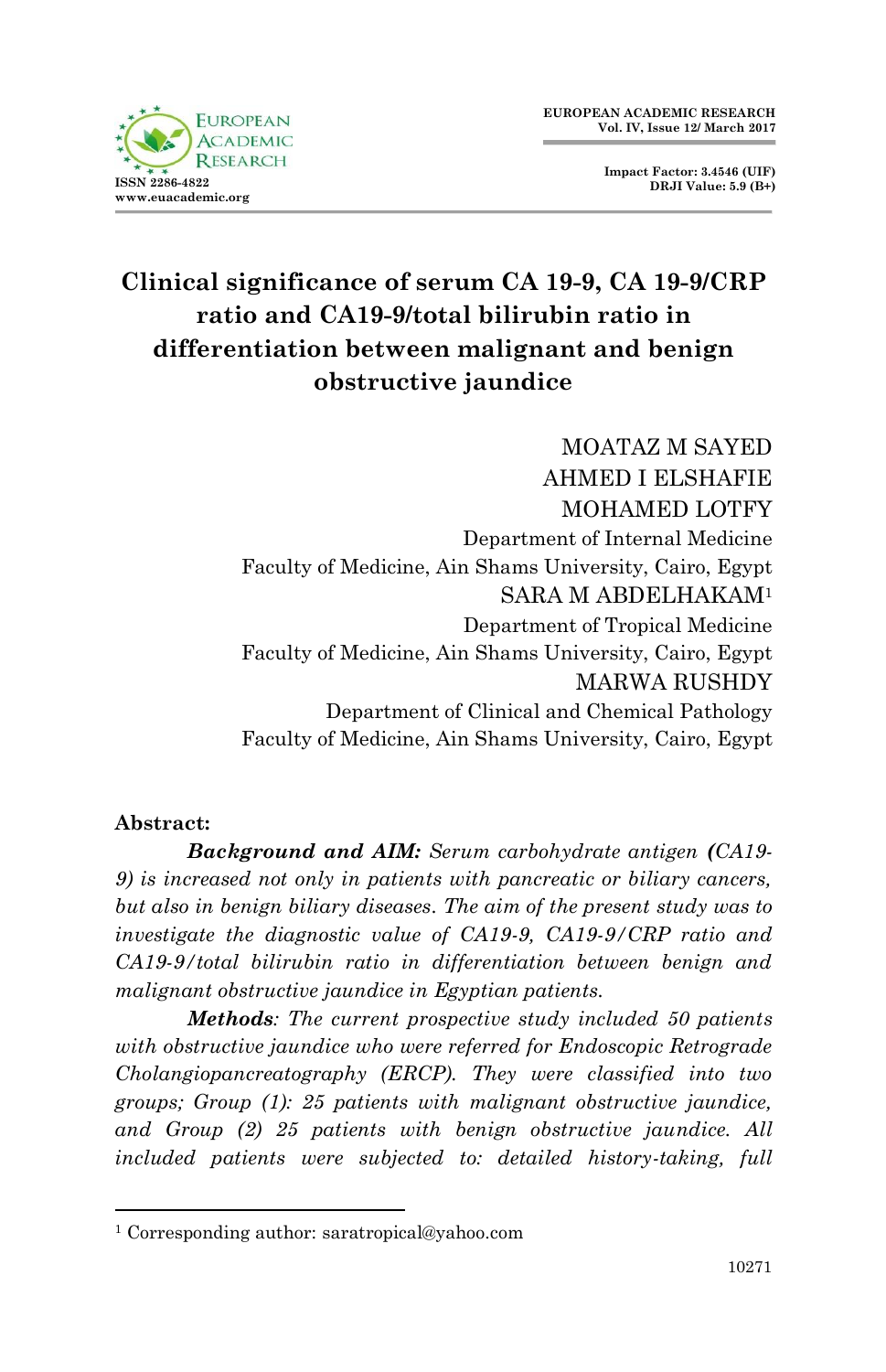*clinical examination and laboratory investigations which included CBC, liver and renal profiles, serum C-reactive protein (CRP) and CA 19-9.* 

*Results: Before ERCP, CA19-9 levels were significantly higher in malignant than in benign group, but after ERCP, CA19-9 levels became much significantly higher in malignant than in benign group and there was statistically significant decrease in CA19-9 level in the benign group. Serum CA19-9 at cut-off value of 37 U/ml showed sensitivity 80% and specificity 44% in differentiating between malignant and benign obstructive jaundice. When CA19-9 cut-off value was pushed up from 37 to 100 U/ml, the sensitivity decreased to 64% while the specificity increased to 64%. By using CA19-9/total bilirubin ratio (before ERCP) at cut-off value ≤ 15.84, the sensitivity decreased to 68% but specificity increased to 68%. By using the ratio of CA19- 9/CRP (before ERCP) at cut-off value ≤ 34.3, the sensitivity and specificity were increased to 84% and 88%, respectively.*

*Conclusion: CA19-9/CRP ratio (before ERCP) at cut-off value ≤ 34.3 has a better sensitivity and specificity to differentiate between the malignant and benign obstructive jaundice than CA19-9 alone and CA19-9/total bilirubin ratio.*

**Key words**: Serum carbohydrate antigen (CA 19-9), C-reactive protein, bilirubin, malignant, benign, obstructive jaundice.

### **INTRODUCTION**

Obstructive jaundice is the most common condition that is associated with significant elevation in serum carbohydrate antigen (CA 19-9). Elevation of serum CA 19-9 in patients with obstructive jaundice may depend on multiple factors: CA 19-9 production by irritated bile duct cells exposed to the increased biliary pressure [1]; inflammatory proliferation of epithelial cells which produce CA 19-9 [2]; accumulation of CA 19-9 in the lumen due to biliary obstruction and increased permeability between bile and blood with subsequent reflux into the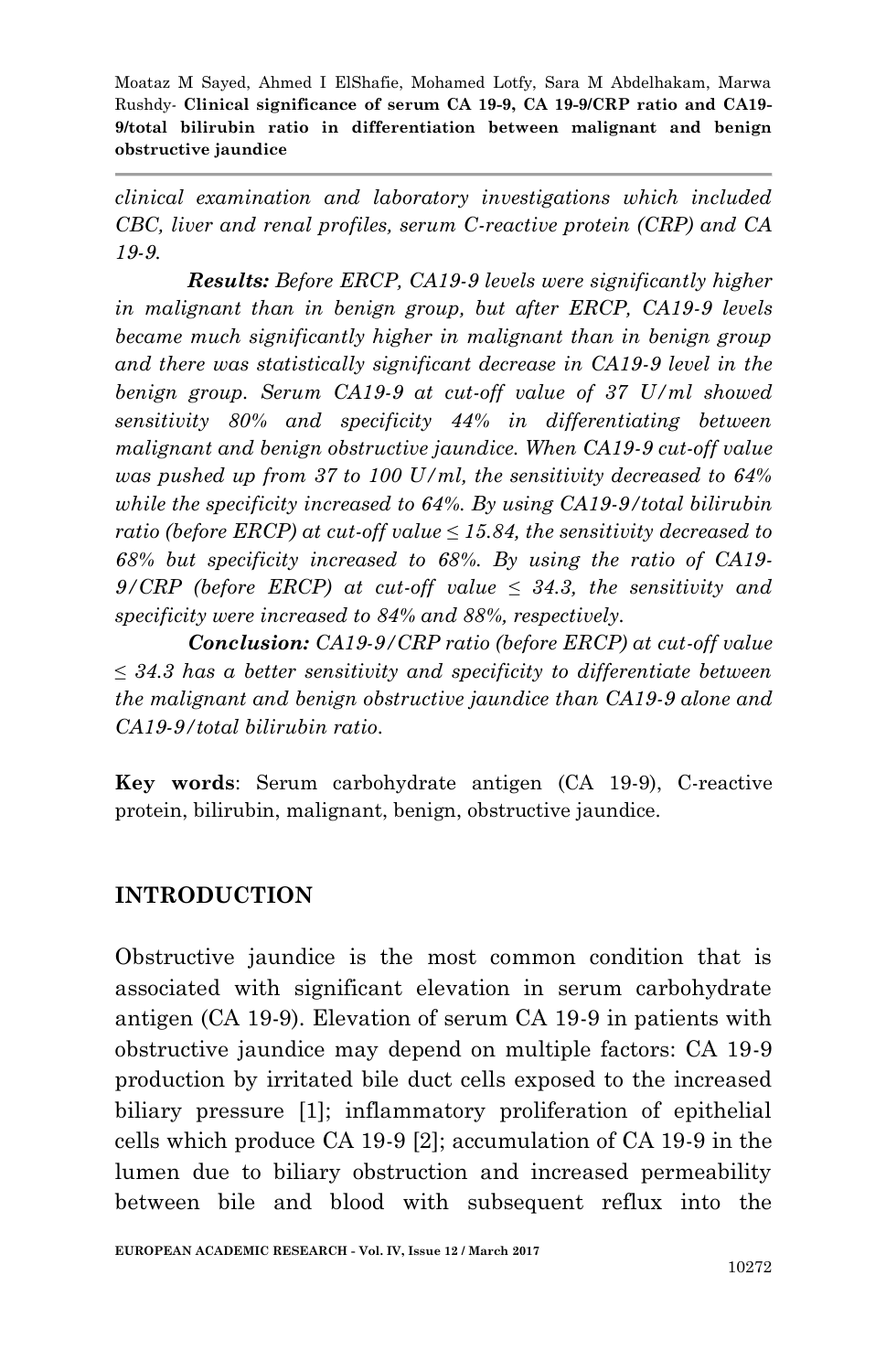circulation [3]; decreased clearance of biliary mucins due to cholestasis [4, 5]; and inability to degrade the antigen in the liver due to hepatic dysfunction [6]. Because of these dysfunctions, a strong correlation between serum CA 19-9 concentration and the standard parameters of cholestasis namely alkaline phosphatase, gamma-glutamyl transferase (GGT) and bilirubin has been demonstrated. Therefore, further measurement of CA 19-9 after the jaundice subsides can be helpful in discriminating those patients with persistent elevation of CA 19-9 due to malignancies [7].

CA19-9 is a tumor marker that increases in pancreatic and biliary malignancies and it has been used as a test for their diagnosis. In pancreatic cancer, CA19-9 has been reported to have  $70\% - 80\%$  sensitivity and  $80\% - 90\%$  specificity in tumor diagnosis, whereas in cholangiocarcinoma without history of sclerosing cholangitis, the sensitivity and specificity are 77.9% and 76.3%, respectively [8,9].

CA19-9 is unfortunately increased not only in patients with pancreatic or biliary cancers but also in benign biliary diseases which often present with jaundice and is therefore often misleading, reducing significantly the diagnostic accuracy of this marker [2,5,10]. The relationship between CA19-9 and jaundice has been analyzed and studied to find possible adjustments to increase the sensitivity, specificity and predictive value of the test in differential diagnosis of hepatobiliary diseases associated with jaundice. Therefore, some authors have suggested adjusting CA19-9 value by dividing it by the serum bilirubin value [11,12].

Inflammation contributes to elevating the CA19-9 value and it can be assessed by monitoring the acute-phase proteins: one of these is the C-reactive protein (CRP) which rises in response to infection, injury and neoplasm. CRP can influence multiple stages of inflammation [13,14]. It can activate the complement system and can bind to phagocytic cells. Also it can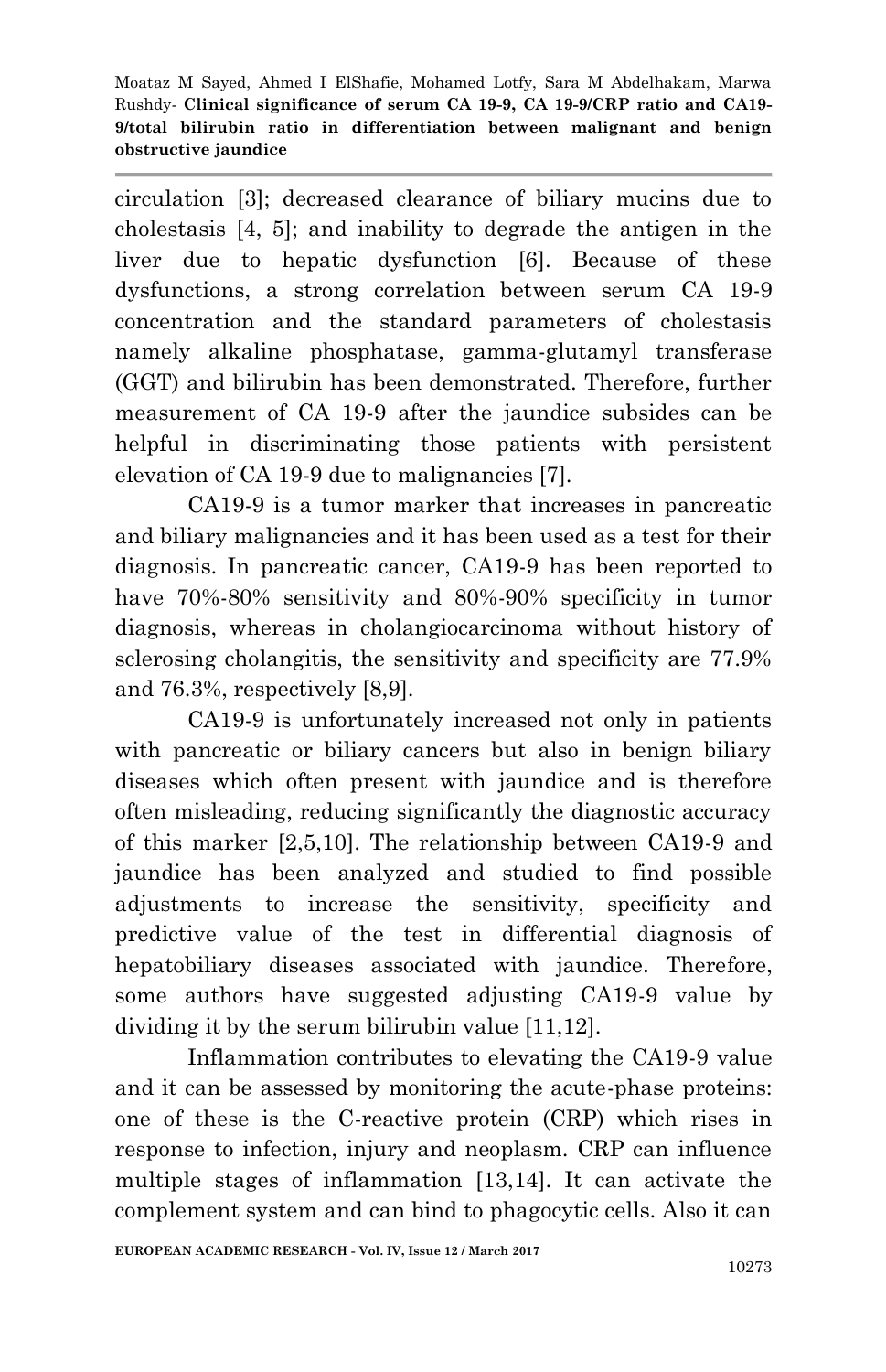initiate elimination of pathogens with both humoral and cellular effector systems of inflammation [14]. CRP plays a role in host defense and in clearance of necrotic and apoptotic cells [15].

Markedly elevated levels of CRP are strongly associated with infection, most often bacterial, were found in approximately 80% of patients with values in excess of 10 mg/dL (100 mg/L) and in 88-94% of patients with values over 50 mg/dL [16]. Levels of CRP may also be elevated in patients with viral infections, although often not to the degree seen in patients with bacterial infection [17].

The aim of the present study was to investigate the diagnostic value of CA19-9, CA19-9/CRP ratio and CA19-9/total bilirubin ratio in differentiation between benign and malignant obstructive jaundice in Egyptian patients.

### **PATIENTS AND METHODS**

The current prospective study was conducted at Ain Shams University Hospital, Internal Medicine, Hepatology and Gastroenterology Department and Tropical Medicine Department during the period from January 2015 to October 2016. The study included 50 Egyptian patients with obstructive jaundice who were referred to Endoscopy Unit for Endoscopic Retrograde Cholangiopancreatography (ERCP). They were classified into two groups; 25 patients with malignant obstructive jaundice in group (1) and 25 patients with benign obstructive jaundice in group (2)

Patients with other causes of jaundice, those with normal-sized CBD or intrahepatic biliary radicles, those who were not fit for ERCP and those with disseminated malignancy were excluded.

Informed written consent was obtained from each patient prior to inclusion. The study protocol was approved by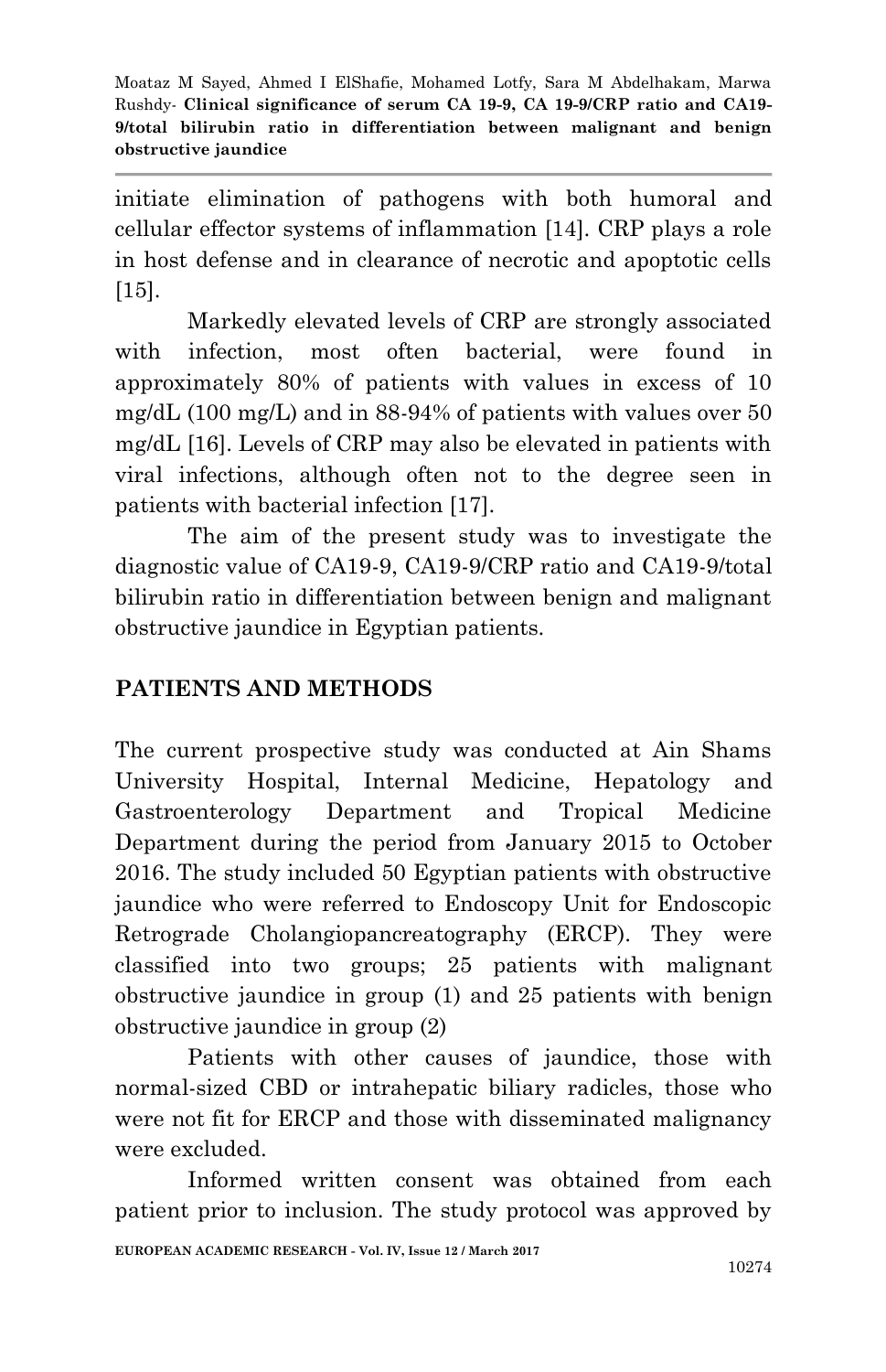the Research Ethical Committee of Faculty of Medicine, Ain Shams University according to the ethical guidelines of the 1975 Declaration of Helsinki.

All included patients were subjected to:

**1- Detailed history-taking and full clinical examination.**

#### **2- Laboratory investigations:**

Venous blood (10 ml) was withdrawn aseptically into a sterile disposable syringe from each patient, where 2 ml was placed in EDTA vacutainer for performing complete blood count (CBC), 2 ml was collected on citrate for PT and INR determination, and 6 ml was collected in 2 plain vacutainers to be clotted and centrifuged for biochemical markers including AST, ALT, bilirubin, albumin, creatinine, BUN, CRP and CA19-9.

- CBC was done using Coulter counter (T660) (Beckman. Coulter, California, USA).
- Liver profile (Serum AST, ALT, total and direct bilirubin, serum albumin, serum alkaline phosphatase, gamma-glutamyl transferase), and renal profile (serum creatinine and BUN) were measured on Synchron CX9 auto-analyzer (Beckman Instruments Inc.; Scientific Instruments Division, Fullerton, CA 92634-3100, USA) applying enzymatic colorimetric method.
- Prothrombin time (PT) and INR were measured by Diagnostica Stago (Asnieres, France).
- Serum C-reactive protein (CRP) was assessed at the time of admission by particle-enhanced immunoturbidimetric method using latex particles coated with monoclonal anti-CRP antibodies and turbidimetry reading of the precipitate with Cobas 6000 analyzer (Roche Diagnostics, Ltd. CH-6343 Rotkreuz Switzerland). The limit of quantification for CRP assay was 0.5 mg/L.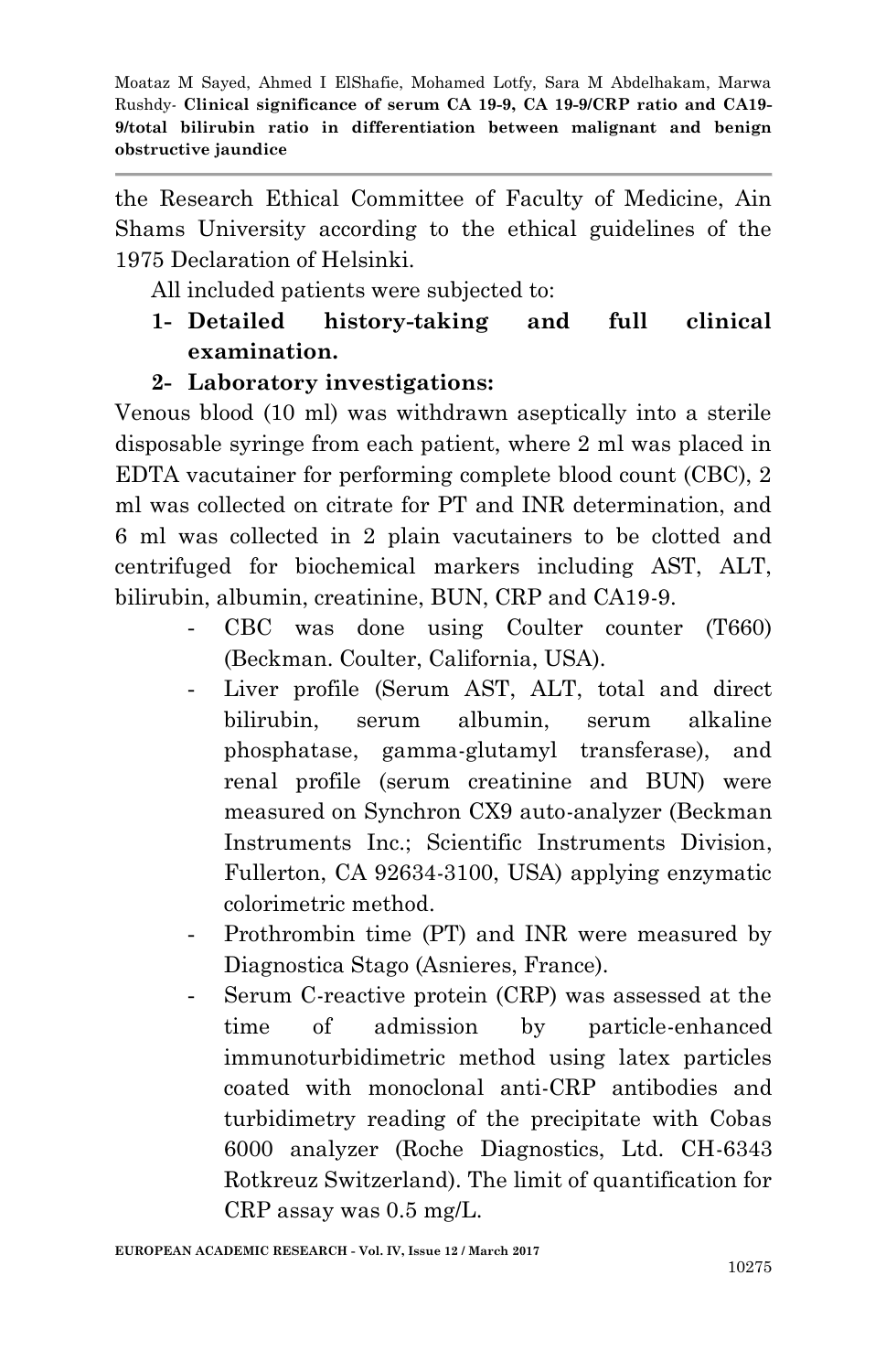- Serum CA 19-9 was done before then after release of the obstruction of the CBD by 7-10 days; it was assessed by chemiluminescent immunometric technique on Cobas e411 immunoanalyzer (Roche Diagnostics, USA). With measuring range (0.60 - 1000 U/mL) and standard cut-off value 37 U/mL as determined by the manufacturer.
- CA 19-9/CRP ratio and CA19-9/total bilirubin ratio before ERCP were calculated

## **3- Imaging**

- Abdominal ultrasonography with special emphasis on: The liver echogenicity, presence of any focal lesions (the number, site, size, echogenicity), portal vein diameter and patency, ascites, diameter of CBD and presence of intrahepatic and extrahepatic bilary radicles dilatation, presence of calcular cholecystitis &size of gall bladder, and presence of any pancreatic masses.
- Abdominal computed tomography (CT): was done for patients suspected to have malignant obstructive jaundice.
- **4- Endoscopic Retrograde Cholangiopancreatography (ERCP):** It was done for all included patients and biopsies were taken from lesions that were suspected to be malignant.
- **5- Histopathological or cytological examinations** were performed for biopsies

### **Statistical analysis:**

The collected data were coded, tabulated, and statistically analysed using IBM SPSS statistics, V. 22.0 (Statistical Package for Social Sciences, software version 22.0), IBM Corp., Chicago, USA, 2013. Categorical variables were expressed as percentages which were analysed by Chi- square test,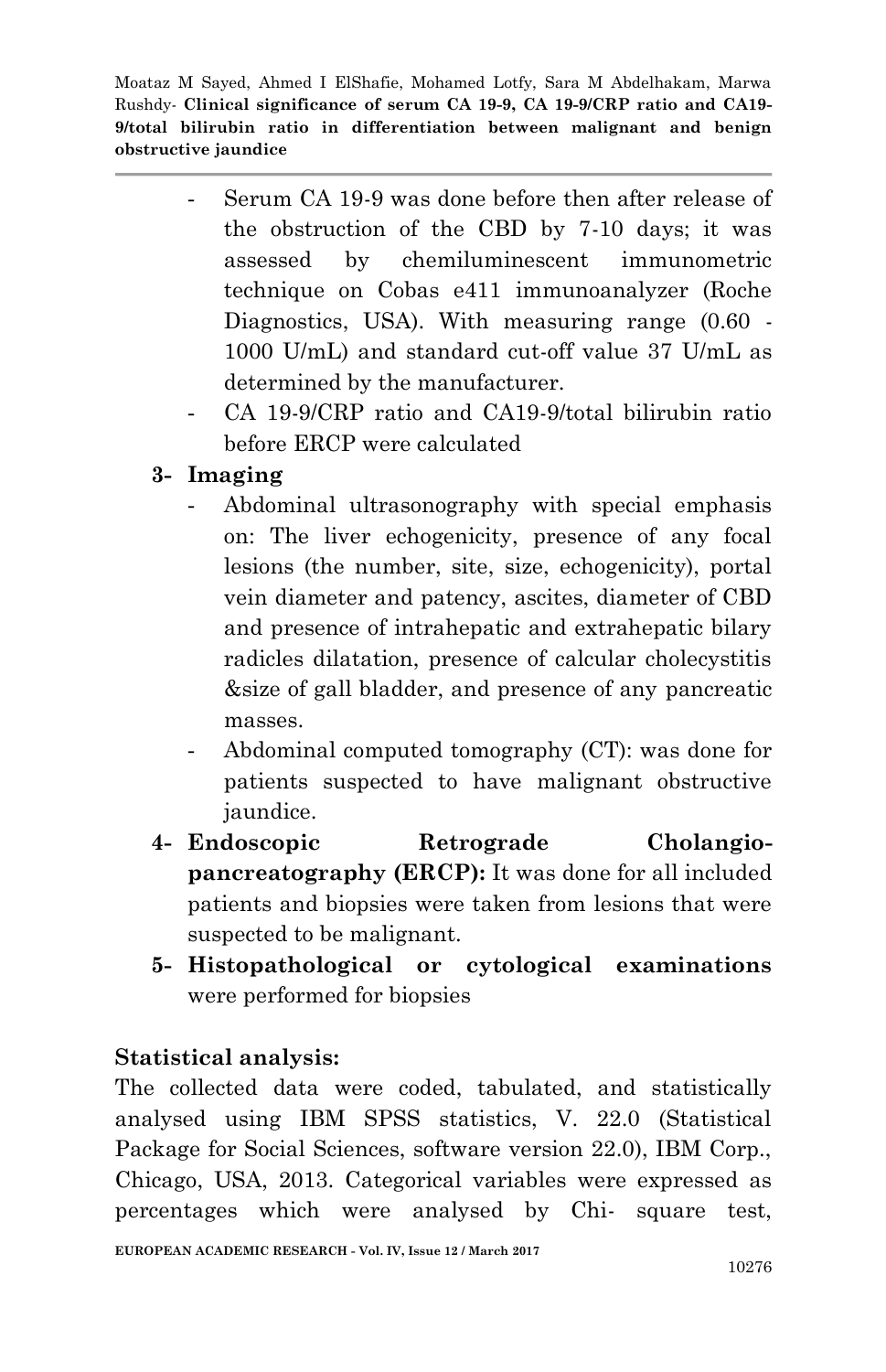independent t-test and Fisher's Exact test. Continuous variables were presented as mean  $\pm$  standard deviation (SD) and range (minimum and maximum) which were analysed by Mann-Whitney U test. Comparison between variables in different times was analysed by ANOVA test. A P value <  $0.05$ was considered statistically significant.

#### **RESULTS**

The present study included 50 patients with obstructive jaundice who underwent ERCP at Ain Shams University Hospital. They were assigned into two groups. Twenty five patients in group (1) with malignant obstructive jaundice, 13 males and 12 females, with a mean age of  $56.72 \pm 10.6$  years. The etiologies of malignant obstruction were variable: (cancer pancreas 48%, cholangiocarcinoma 12%, periampullary carcinoma 16%, gall bladder carcinoma 4%, and malignant CBD stricture 20%). In group (2), 25 patients with benign obstructive jaundice; 14 males and 11 females, with a mean age of  $49.28 \pm$ 14.78 years. The etiologies of benign obstruction were variable: (CBD stones 64%, biliary pancreatitis 12%, chronic papillitis 4%, and CBD stricture 20%). There was statistically significant difference between both groups regarding age (P-value=0.046).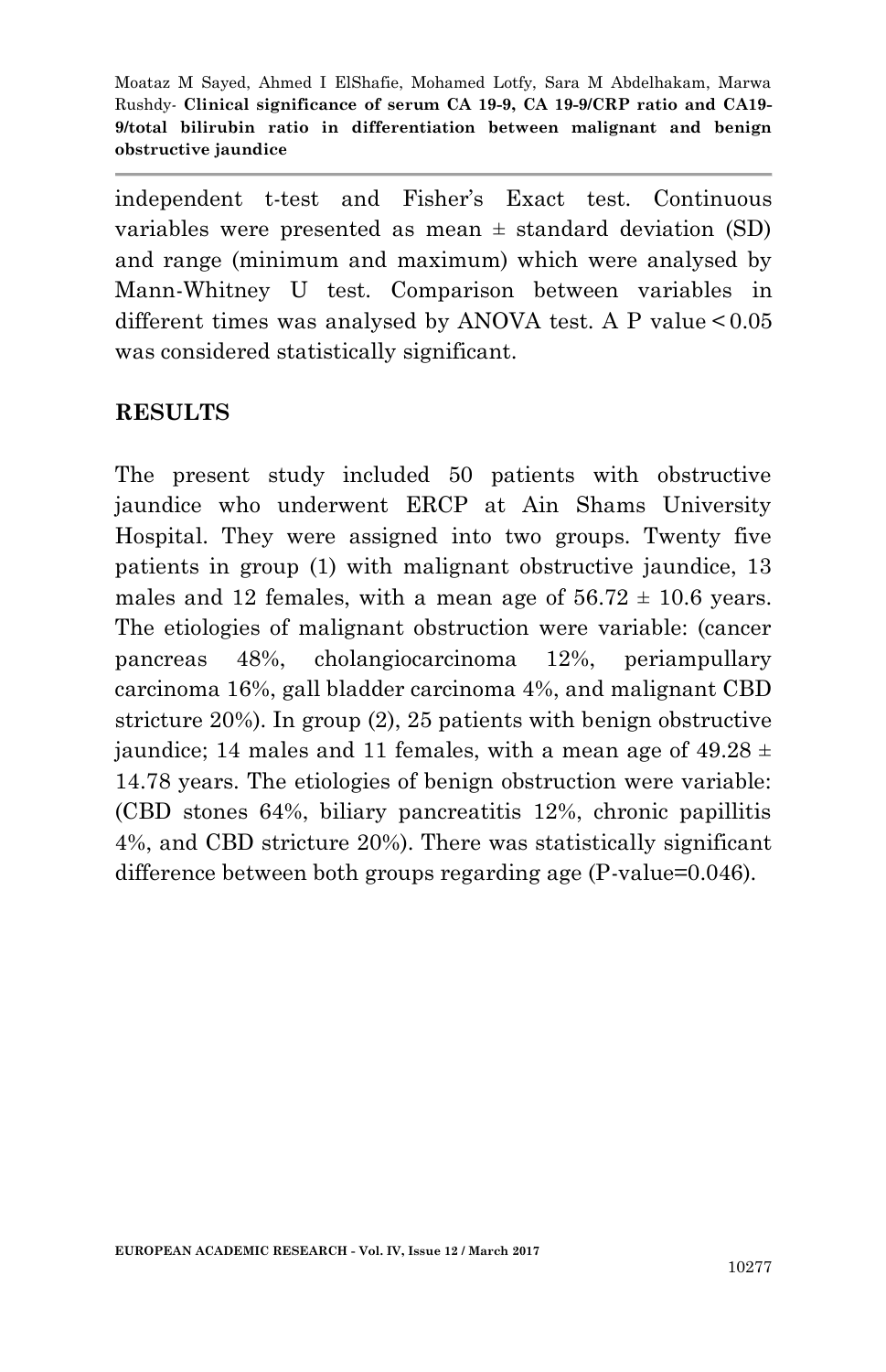**Table (1): Comparison between the two groups regarding laboratory findings:**

|                   | Group     |          |        |          |        |            |  |  |
|-------------------|-----------|----------|--------|----------|--------|------------|--|--|
|                   | Malignant |          | Benign |          | T-test | P-value    |  |  |
|                   | Mean      | $\pm$ SD | Mean   | $\pm SD$ |        |            |  |  |
| Hb (gm/dl)        | 11.03     | 1.85     | 12.10  | 1.84     | 2.063  | $0.045*$   |  |  |
| TLC               | 7.28      | 3.11     | 7.10   | 3.43     | 0.199  | 0.843      |  |  |
| Plts              | 263.16    | 99.43    | 266.08 | 97.40    | 0.105  | 0.917      |  |  |
| AST (U/l)         | 178.56    | 67.85    | 212.28 | 67.37    | 1.763  | 0.084      |  |  |
| ALT (U/I)         | 207.12    | 79.00    | 277.24 | 68.41    | 3.355  | $0.002*$   |  |  |
| T.Bil (mg/dl)     | 11.16     | 3.10     | 5.53   | 1.73     | 7.939  | $< 0.001*$ |  |  |
| $D.Bil$ (mg/dl)   | 8.09      | 2.56     | 3.70   | 1.19     | 7.763  | $< 0.001*$ |  |  |
| Alb $(g/dl)$      | 3.54      | 0.53     | 3.85   | 0.38     | 2.344  | $0.023*$   |  |  |
| Alk. $P$ (U/l)    | 471.28    | 210.35   | 305.96 | 69.79    | 3.730  | $< 0.001*$ |  |  |
| GGT (U/I)         | 1328.24   | 809.95   | 849.64 | 139.78   | 1.318  | 0.194      |  |  |
| Creat (mg/dl)     | 0.95      | 0.27     | 1.03   | 0.26     | 1.094  | 0.280      |  |  |
| $CRP$ (mg/l)      | 6.22      | 8.76     | 11.86  | 11.06    | 2.024  | $0.048*$   |  |  |
| $CA19-9$ $(U/ml)$ | 1155.06   | 879.79   | 402.41 | 261.99   | 2.525  | $0.015*$   |  |  |

Hb: haemoglobin, TLC: total leucocytic count, Plts: platelets, AST: aspartate aminotransferase, ALT: alanine aminotransferase, T.Bil: Total Bilirubin, D.Bil: Direct Bilirubin, Alb: albumin, Alk.P: alkaline phosphatase, GGT: gamma-glutamyl transferase, Creat: Creatinine, CRP: C-reactive protein. \*Significant.

There was a significant difference between the two groups as regard Hb, ALT, albumin and CRP as they were higher in the benign group. However, serum total, direct bilirubin and alkaline phosphatase levels were much higher in malignant group with a highly significant difference **(Table 1)**.

Within group (2), the highest median level for total bilirubin was detected in patients with cholangiocarcinoma which was statistically significant. In addition, the highest median levels for CRP and CA19-9 were detected in patients with cholangiocarcinoma but with no statistical significance **(Table 2)**.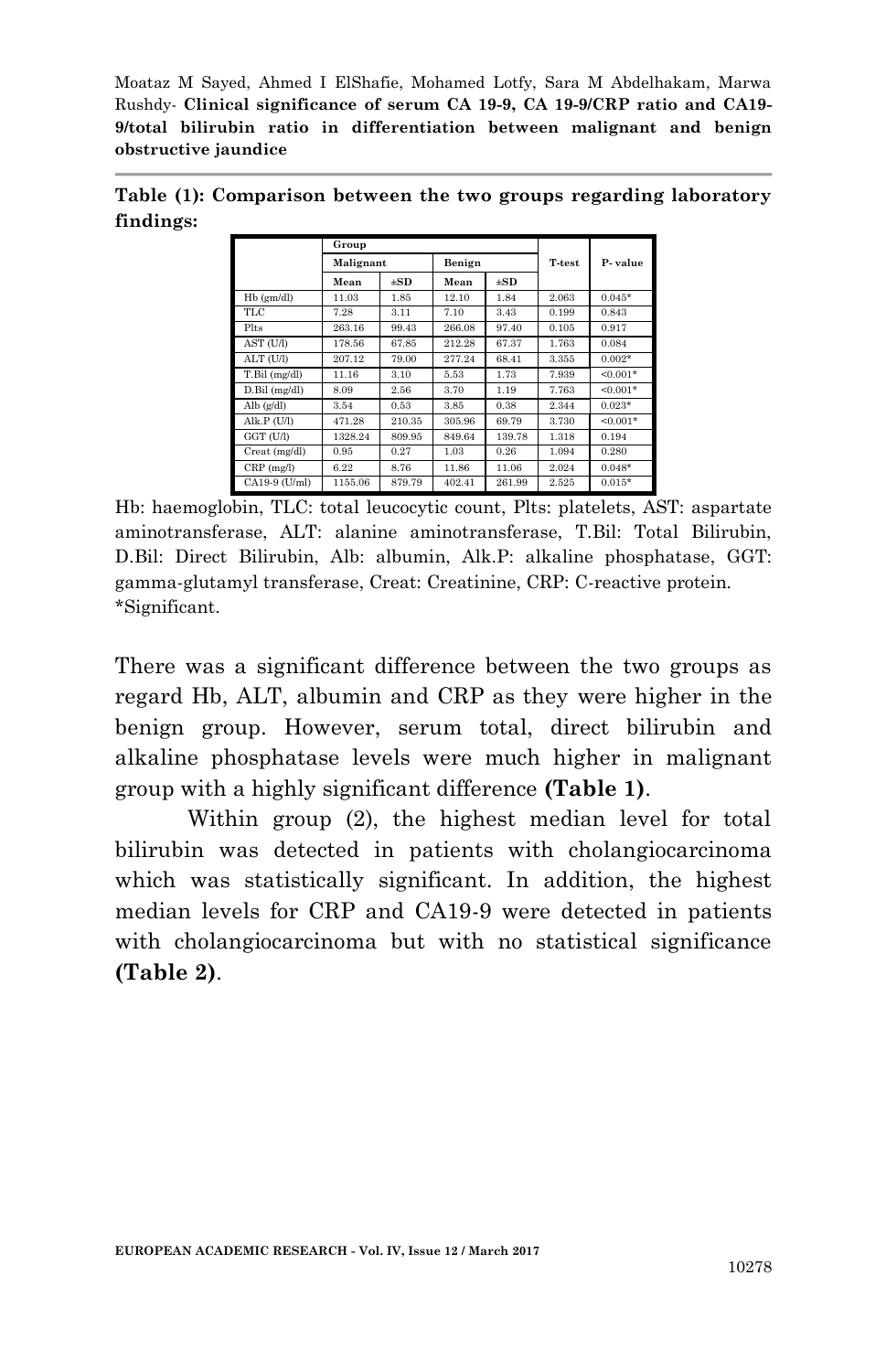**Table (2): Comparison between serum total bilirubin, CRP and CA19-9 median levels in different subgroups of the malignant group at time of admission:**

| <b>Malignant groups</b>   |                         | Range |                |              | Median  | <b>Mean Rank</b> | $X^2$ | P-value  |
|---------------------------|-------------------------|-------|----------------|--------------|---------|------------------|-------|----------|
| Total Bilirubin (mg/dl)   | CBD malignant stricture | 8.2   |                | 17.2         | 9.94    | 12.40            |       |          |
|                           | Cancer pancreas         | 9.36  | $\blacksquare$ | 12.6         | 11.29   | 12.38            | 8.615 | $0.035*$ |
|                           | Cholangio carcinoma     | 12.6  | $\sim$         | 17.4         | 16.30   | 21.83            |       |          |
|                           | Ampullary cancer        | 5.88  | ٠              | 12.5<br>6.49 |         | 6.00             |       |          |
| $CRP$ (mg/l)              | CBD malignant stricture | 0.6   | ٠              | 1.5          | 1.26    | 7.50             |       | 0.262    |
|                           | Cancer pancreas         | 0.8   | $\sim$         | 48.5         | 1.96    | 12.71            | 3.996 |          |
|                           | Cholangio carcinoma     | 1.2   | $\sim$         | 5.99         | 5.96    | 16.17            |       |          |
|                           | Ampullary cancer        | 1.2   | $\sim$         | 4.95         | 4.50    | 15.38            |       |          |
| CA19-9 (U/ml) Before ERCP | CBD malignant stricture | 30    | $\sim$         | 510.54       | 313.00  | 11.40            | 1.968 | 0.579    |
|                           | Cancer pancreas         | 29    | $\sim$         | 3729         | 461.00  | 13.50            |       |          |
|                           | Cholangio carcinoma     | 2.08  | $\sim$         | 2800         | 2600.00 | 15.33            |       |          |
|                           | Ampullary cancer        | 20    | $\blacksquare$ | 321.55       | 196.00  | 8.75             |       |          |

While in group (2), the highest median level for total bilirubin was detected in patients with CBD stone, and the highest median levels for both CRP and CA19-9 were detected in patients with biliary pancreatitis but there was no statistical significance **(Table 3)**.

**Table (3): Comparison between serum total bilirubin, CRP and CA19-9 median levels in different subgroups of the benign group at time of admission:**

| Benign groups             |                      | Range          |                | Median | Mean Rank | $X^2$ | P-value |       |
|---------------------------|----------------------|----------------|----------------|--------|-----------|-------|---------|-------|
| Total Bilirubin (mg/dl)   | CBD stone            | 3.2            | ٠              | 7.1    | 5.63      | 13.06 |         | 0.392 |
|                           | CBD benign stricture | 3.17           | ٠              | 10.6   | 5.26      | 13.80 | 1.872   |       |
|                           | Biliary pancreatitis | 3.18           | $\blacksquare$ | 6.22   | 3.85      | 7.33  |         |       |
| $CRP$ (mg/l)              | CBD stone            | 0.83           | $\blacksquare$ | 50     | 3.47      | 12.25 |         | 0.115 |
|                           | CBD benign stricture | 1.12           | ٠              | 5      | 2.31      | 9.00  | 4.327   |       |
|                           | Biliary pancreatitis | 9.63           | ٠              | 50.84  | 10.33     | 19.67 |         |       |
| CA19-9 (U/ml) Before ERCP | CBD stone            | $\overline{2}$ | ٠              | 1233.1 | 42.00     | 12.31 |         | 0.948 |
|                           | CBD benign stricture | 22.6           |                | 664.6  | 55.00     | 13.40 | 0.107   |       |
|                           | Biliary pancreatitis | 22.24          |                | 77.8   | 61.00     | 12.00 |         |       |

| Table (4): Comparison of serum total bilirubin and CA19-9 levels before and |  |  |  |  |
|-----------------------------------------------------------------------------|--|--|--|--|
| after ERCP between the two groups and in each group:                        |  |  |  |  |

| Total Bilirubin (mg/dl) |         | <b>Before ERCP</b> |          |       | <b>After ERCP</b> |             |       | Paired t-test |        |        |            |
|-------------------------|---------|--------------------|----------|-------|-------------------|-------------|-------|---------------|--------|--------|------------|
|                         |         | Mean               | $_{\pm}$ | SD    |                   | Mean        | ±     | SD            |        |        | P-value    |
| Malignant Group         |         | 11.16              | $_{\pm}$ | 3.10  |                   | 3.07        | ±     | 1.57          |        | 15.164 | $< 0.001*$ |
| Benign Group            |         | 5.53               | $_{\pm}$ | 1.73  |                   | 0.84        | $\pm$ | 0.10          |        | 12.434 | $< 0.001*$ |
| T-test                  | t.      | 7.939              |          |       |                   | 7.067       |       |               |        |        |            |
|                         | P-value | $< 0.001**$        |          |       |                   | $< 0.001**$ |       |               |        |        |            |
| $CA19-9$ (U/ml)         |         |                    |          |       |                   |             |       |               |        |        |            |
| Malignant Group         |         | 1155.06            |          | $\pm$ | 879.79            | 936.36      |       | $\pm$         | 866.82 | 0.225  | 0.824      |
| Benign Group            |         | 402.41             |          | $\pm$ | 261.99            | 11.97       |       | $_{\pm}$      | 9.20   | 3.149  | $0.004*$   |
| T-test                  | t       | 2.525              |          |       |                   | 5.334       |       |               |        |        |            |
|                         | P-value | $0.015*$           |          |       |                   | $< 0.001**$ |       |               |        |        |            |

*\** Significant.

\*\* Highly significant.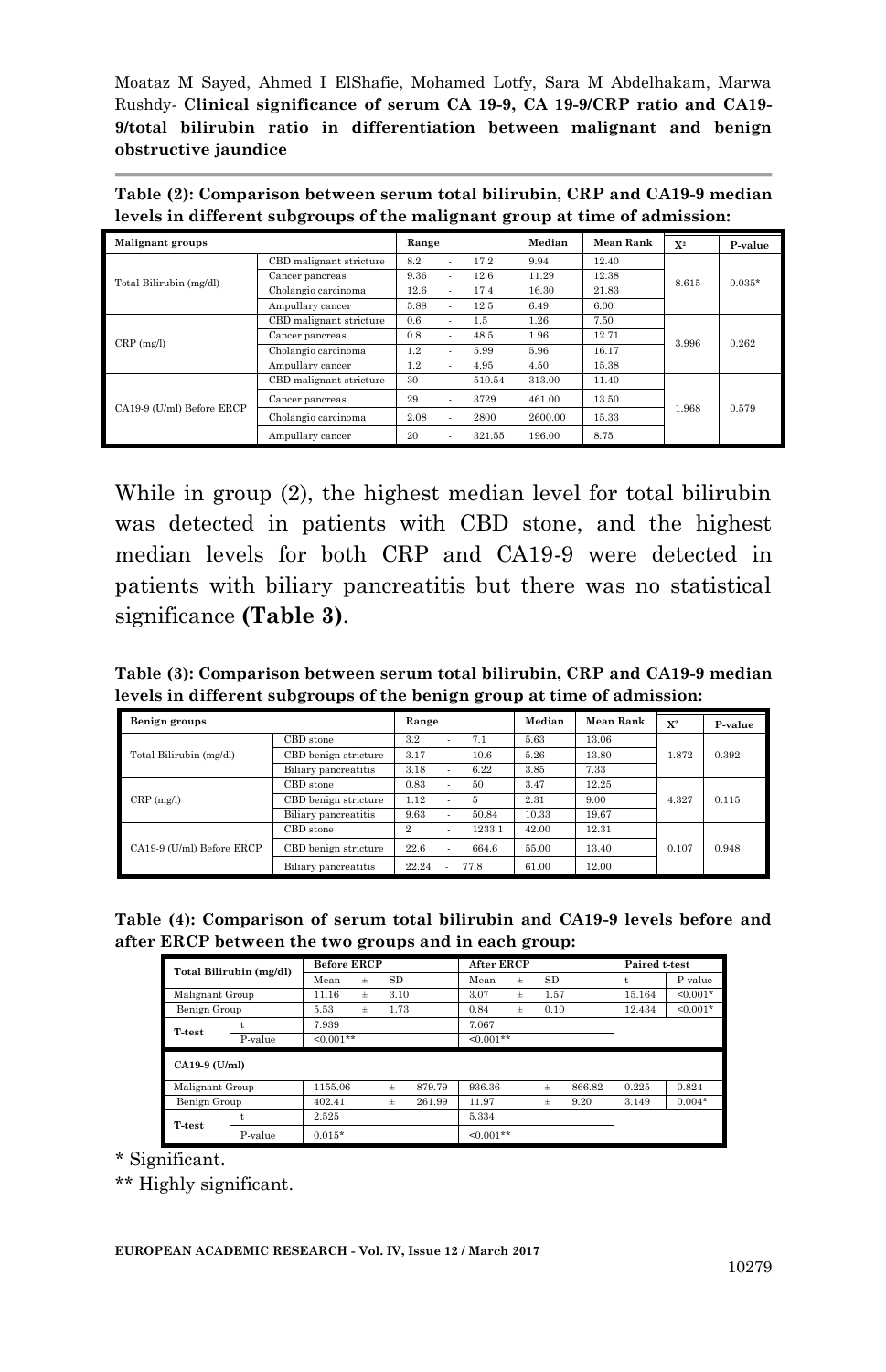Before and after ERCP, total bilirubin levels were higher in malignant group with a highly significant difference. When we compared between total bilirubin levels before and after ERCP in each group, there was a highly significant decrease in bilirubin levels in both groups **(Table 4)**.

Before ERCP, CA19-9 levels were higher in malignant group than in benign group with a statistically significant difference, but after ERCP, CA19-9 levels became much higher in malignant group than in benign group with a highly significant difference and there was statistically significant decrease in CA19-9 level in the benign group **(Table 4)**.

**Table (5): Correlation between total bilirubin, CRP, CA19-9 before ERCP, CA19-9 /total bilirubin (before ERCP), CA19-9 before ERCP/CRP and all laboratory investigations done for patients in the current study:**

|                           | Total Bilirubin (mg/dl) |             | $CRP$ (mg/l) |           | CA19-9 (U/ml) Before ERCP |          | CA19-9<br>bilirubin<br>ERCP) | (U/ml) /total<br><b>(before</b> | <b>CA19-9</b><br>(before ERCP) | (U/mI)/CRP |
|---------------------------|-------------------------|-------------|--------------|-----------|---------------------------|----------|------------------------------|---------------------------------|--------------------------------|------------|
|                           |                         | P-value     |              | P-value   |                           | P-value  |                              | P-value                         |                                | P-value    |
| CRP(mg/l)                 | 0.016                   | 0.912       |              |           |                           |          | 0.557                        | $< 0.001$ *                     | $-0.518$                       | $40.001*$  |
| CA19-9 (U/ml) Before ERCP | 0.535                   | $< 0.001$ * | 0.459        | $-0.001*$ |                           |          | 0.943                        | $< 0.001$ *                     | $-0.303$                       | $0.032*$   |
| AST (U/I)                 | $-0.167$                | 0.246       | $-0.007$     | 0.962     | $-0.143$                  | 0.322    | 0.001                        | 0.992                           | $-0.090$                       | 0.535      |
| ALT (U/I)                 | $-0.349$                | $0.013*$    | $-0.021$     | 0.884     | $-0.284$                  | $0.046*$ | $-0.110$                     | 0.448                           | $-0.106$                       | 0.463      |
| Albumin (g/dl)            | $-0.389$                | $0.005*$    | $-0.052$     | 0.717     | $-0.178$                  | 0.217    | $-0.077$                     | 0.595                           | $-0.178$                       | 0.216      |
| Alk.p (U/I)               | 0.415                   | $0.003*$    | 0.093        | 0.520     | 0.117                     | 0.420    | 0.099                        | 0.492                           | 0.378                          | $0.007*$   |
| G.G.T(U <sub>0</sub> )    | 0.336                   | $0.017*$    | $-0.078$     | 0.589     | 0.293                     | $0.039*$ | 0.166                        | 0.249                           | 0.017                          | 0.905      |
| <b>INR</b>                | 0.290                   | $0.041*$    | $-0.090$     | 0.533     | 0.000                     | 0.999    | $-0.043$                     | 0.765                           | 0.276                          | 0.052      |
| PT (sec.)                 | 0.205                   | 0.153       | $-0.018$     | 0.902     | 0.043                     | 0.768    | 0.008                        | 0.955                           | 0.300                          | $0.034*$   |
| Hb (g/dl)                 | $-0.151$                | 0.296       | $-0.062$     | 0.667     | $-0.077$                  | 0.597    | $-0.103$                     | 0.477                           | $-0.038$                       | 0.793      |
| TLC                       | 0.175                   | 0.225       | 0.212        | 0.139     | 0.333                     | $0.018*$ | 0.359                        | $0.010*$                        | $-0.163$                       | 0.259      |
| Pits.                     | $-0.067$                | 0.642       | 0.203        | 0.158     | 0.084                     | 0.564    | 0.117                        | 0.420                           | $-0.245$                       | 0.087      |
| Creat. (mg/dl)            | $-0.210$                | 0.143       | 0.264        | 0.064     | $-0.130$                  | 0.370    | $-0.093$                     | 0.522                           | $-0.192$                       | 0.183      |

CRP: C-reactive protein, AST: aspartate aminotransferase, ALT: alanine aminotransferase, Alk.P: alkaline phosphatase, GGT: gamma-glutamyl transferase, INR: international normalized ratio, PT: prothrombin time, Hb: haemoglobin, TLC: total leucocytic count, Plts: platelets, Creat: Creatinine. \*Significant.

Total bilirubin had a significant positive correlation with the alkaline phosphatase, GGT and INR and a highly significant positive correlation with CA19-9 before ERCP. Regarding CA19-9 before ERCP, there was a highly significant positive correlation between it and CRP and a significant positive correlation with GGT and TLC. Regarding CA19-9 /total bilirubin ratio (before ERCP), it showed a highly significant positive correlation with CA19-9 before ERCP and CRP and a significant positive correlation with TLC. Finally, CA19-9/CRP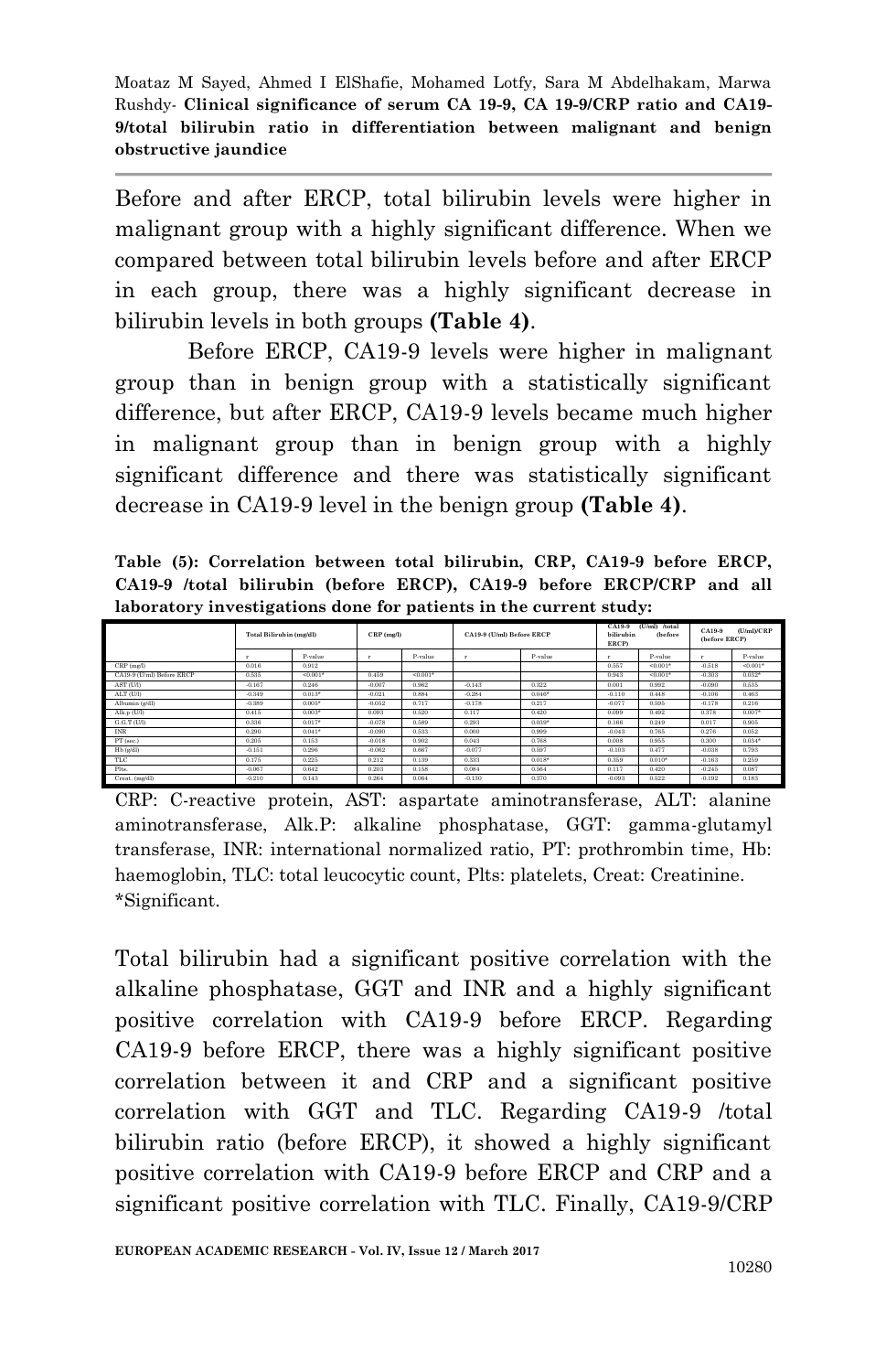ratio (before ERCP) had a significant positive correlation with the alkaline phosphatase and PT **(Table 5)**.

Sensitivity, specificity, positive predictive value (PPV), and negative predictive value (NPV) of CA19-9 at cut-off values 37 U/ml were 80%, 44%, 59% & 69% respectively. When CA19-9 cut-off value was pushed up from  $37 \text{ (U/ml)}$  to  $100 \text{ (U/ml)}$  the sensitivity decreased (64%) while the specificity increased (64%) **(Table 6)**.

**Table (6): Sensitivity, specificity, positive predictive value (PPV), and negative predictive value (NPV) for different CA19-9 cut-off values:**

|                             | Sensitivity | Specificity | <b>PPV</b> | NPV |
|-----------------------------|-------------|-------------|------------|-----|
| CA19-9 cut-off 37 (U/ml)    | 80%         | 44%         | 59%        | 69% |
| $CA19-9$ cut-off 100 (U/ml) | 64%         | 64%         | 64%        | 64% |

With CA19-9/total bilirubin before ERCP at cut-off value  $\leq$ 15.84, the sensitivity decreased to 68% but specificity increased to 68% with PPV 68% **(Table 7, Figure 1)**.

**Table (7): Sensitivity, specificity, positive predictive value (PPV), negative predictive value (NPV), and accuracy for CA19-9/total bilirubin ratio before ERCP:**



**Fig. (1): ROC curve detecting decrease in the sensitivity and increase in the specificity at Cut-off value ≤ 15.84 when dividing CA19-9 value by serum total bilirubin level before ERCP.**

**EUROPEAN ACADEMIC RESEARCH - Vol. IV, Issue 12 / March 2017**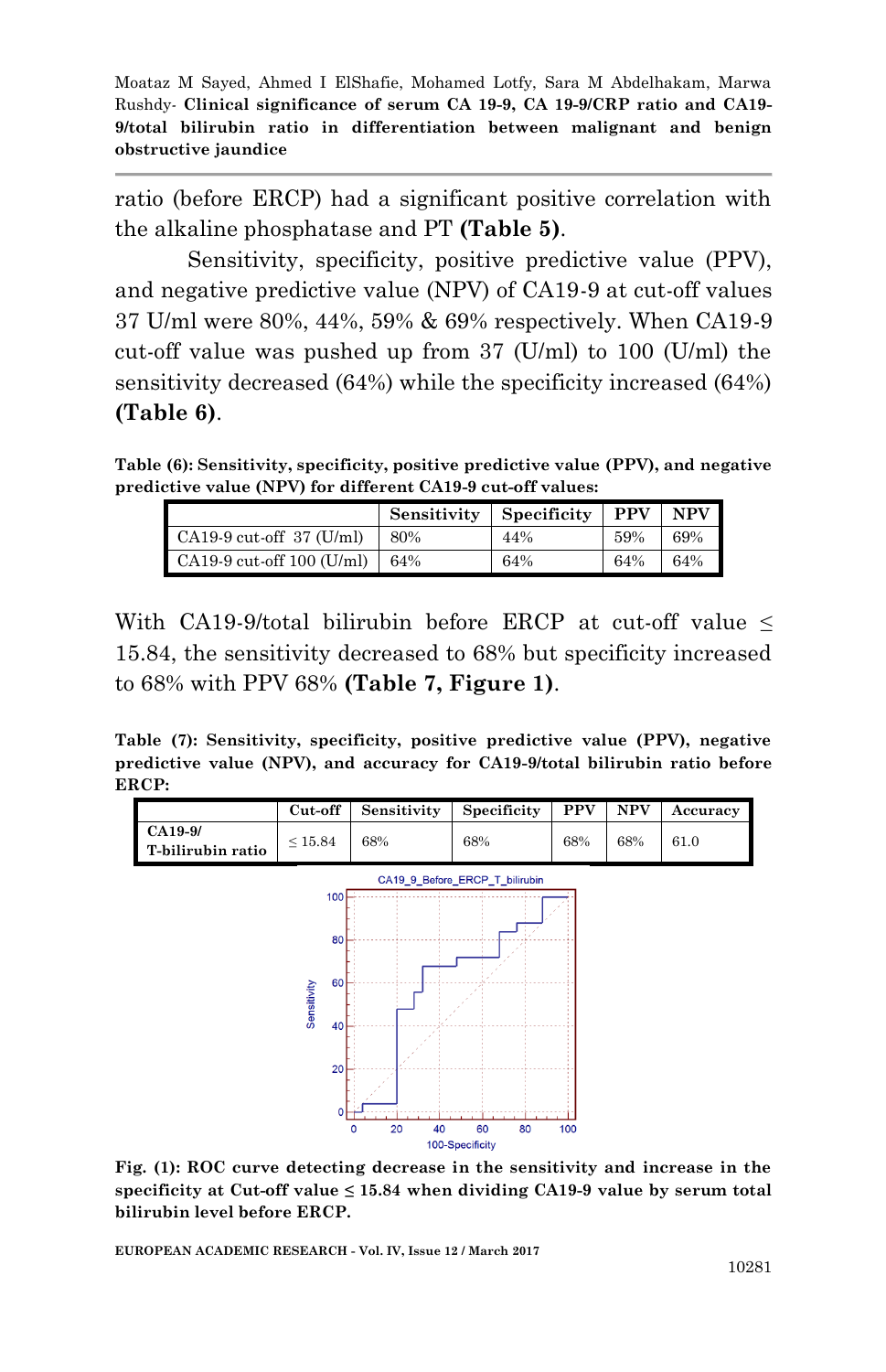At Cut-off value  $\leq 34.3$  for CA19-9/CRP ratio, the sensitivity and specificity were increased to 84% and 88%, respectively with PPV 87.5% **(Table 8, Figure 2)**.

**Table (8): Sensitivity, specificity, positive predictive value (PPV), negative predictive value (NPV) and accuracy for CA19-9 before ERCP after dividing it by CRP:**



**Fig. (2): ROC curve detecting increasing in the sensitivity and specificity at cut-off value ≤ 34.3 when CA19-9 was divided by CRP.**

#### **DISCUSSION**

The diagnostic role of CA19-9 as a test for the detection of pancreato-biliary malignancy remains poorly defined, because the utility of CA19-9 has several confounding limitations. False positive elevations in CA19-9 exist in benign conditions such as primary sclerosing cholangitis, primary biliary cirrhosis, obstructive jaundice and pancreatitis [10]. Even CA19-9 is elevated in diseases that were not related to the hepatobiliary tract such as interstitial pulmonary disease [18], collagen vascular disorders and heavy tea consumption [19]. All that suggests that CA19-9 may be expressed as a marker of a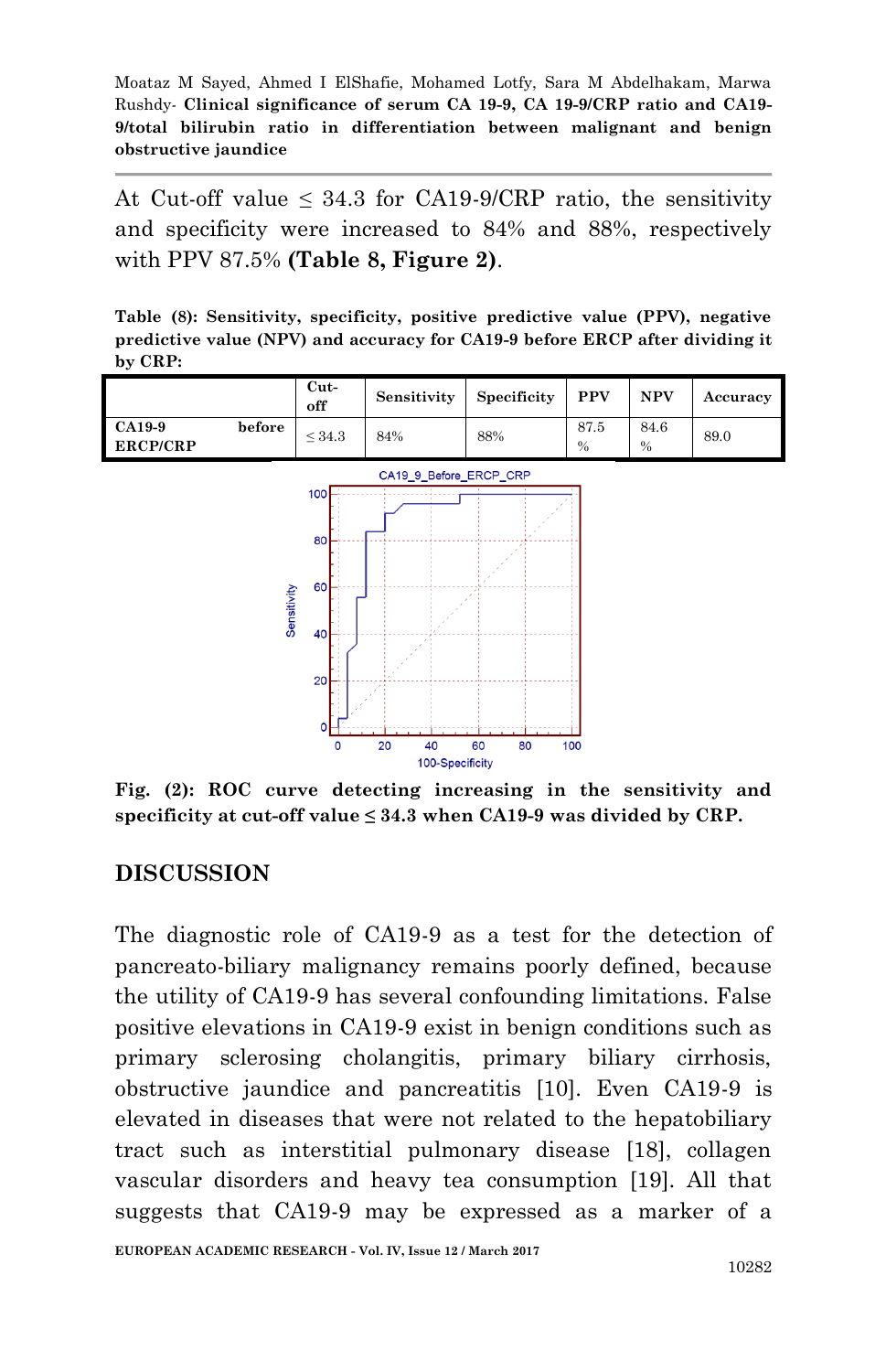systemic inflammatory response. Furthermore, CA19-9 has also been shown to be up-regulated in other malignant tumours including gastric, colorectal and ovarian carcinoma [20]. However, the most common cause of false positive CA19-9 is obstructive jaundice [21].

Physiologically, biliary epithelial cells secrete mucins carrying the epitope of CA19-9, hence the high level of CA19-9 in serum during the obstructive jaundice, reflecting both inflammatory hypersecretion and leakage of biliary mucins into serum. This process can be reversed by resolution of the jaundice, which is often associated with a fall in CA19-9 greater in benign disease than in malignant [10]. Because in malignant disease the synthesis of CA19-9 by proliferating cells contributes to the total level in a manner independent from any associated condition [5].

In order to demonstrate the clinical interpretation and diagnostic value of an elevated serum CA19-9 level with coexistent obstructive jaundice, the present study analyses a possible relationship between CA19-9, bilirubin and inflammation, expressed as CRP value, aiming to find a ratio or a better corrective factor to increase predictively of CA19-9 and reduce the number of misleading false positive results.

The present study included 50 Egyptian patients with obstructive jaundice who underwent ERCP at Ain Shams University Hospital. They were assigned into two groups. Group (1) included 25 patients with malignant obstructive jaundice (cancer pancreas 48%, cholangiocarcinoma 12%, periampullary carcinoma 16%, gall bladder carcinoma 4%, and malignant CBD stricture 20%), and Group (2) included 25 patients with benign obstructive jaundice (CBD stones 64%, biliary pancreatitis 12%, chronic papillitis 4%, and CBD stricture 20%).

In the current study, regarding the total and direct serum bilirubin levels at time of admission, there was a highly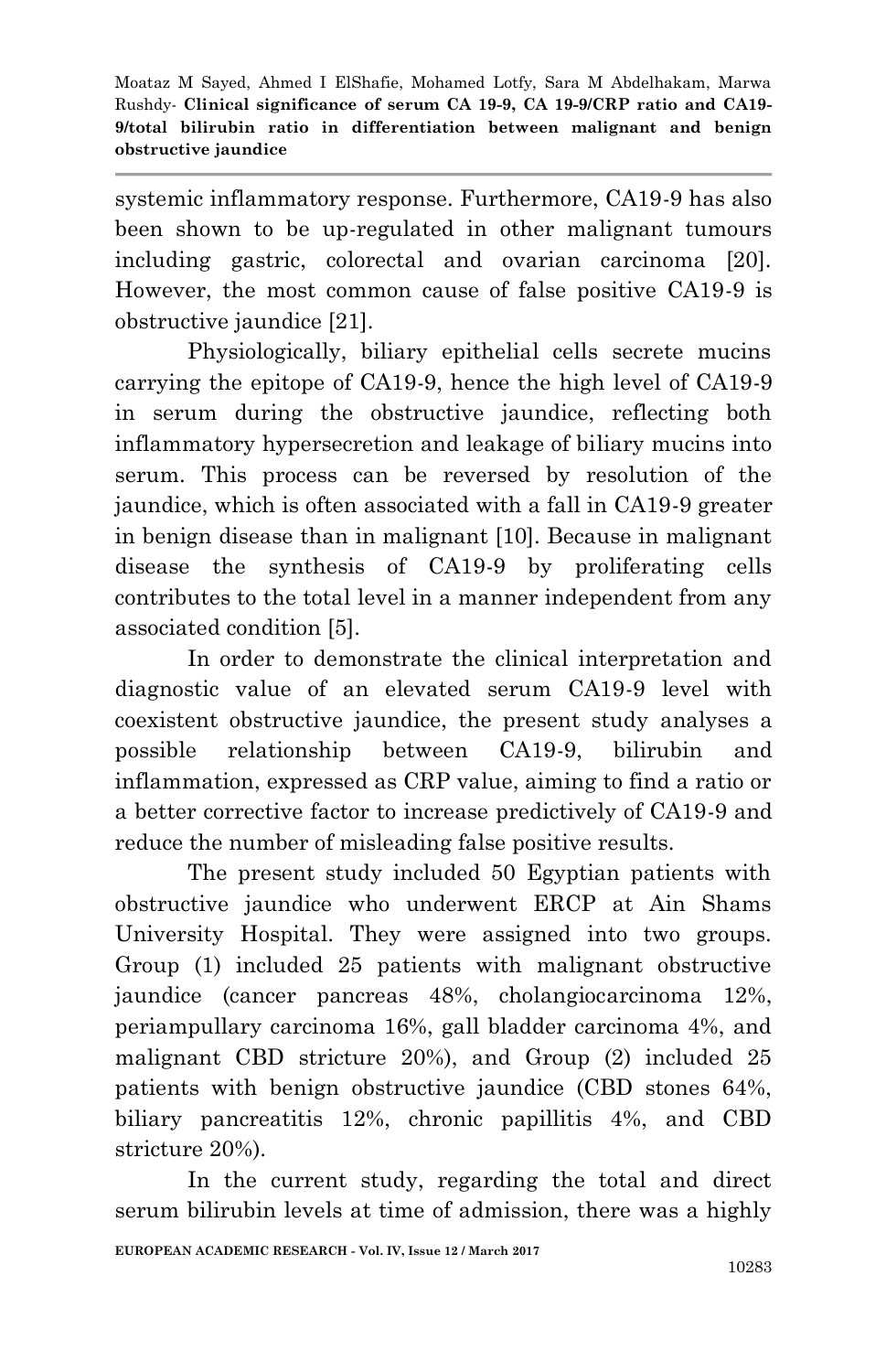significant difference between the two groups with much higher levels in malignant group. Similar findings were reached by Kasapidis *et al.* [22] and La Greca *et al.* [23].

In the current study, the serum bilirubin levels before and after release of obstruction were significantly higher in malignant group and when we compared between serum bilirubin level before and after release of obstruction in each group, there was a highly significant decrease in bilirubin level.

When we compared the baseline CA19-9 level between both groups, there was a statistically significant difference; it was higher in malignant group than benign. This agrees with Budzynska *et al.* [24] and Lin *et al.* [25].

In the current study, before release of obstruction, CA19-9 levels were higher in malignant group than benign with a significant difference; but after release of obstruction, the CA19-9 levels became much higher in malignant group than benign with a highly significant difference and there was statistically significant decrease in CA19-9 level in benign group. This is consistent with Kondo *et al.* [26]. The serum level of CA19-9 in many patients with pancreaticobiliary cancer did not decrease back to the normal range, which is partly attributable to the uncontrolled growth of aberrant epithelial cells and their continuous secretion of this antigen. In contrast, most cases of benign disease showed a full clinical and biochemical recovery. Thus, elevated CA19-9 level should be interpreted cautiously in patients with obstructive jaundice, unless these high levels persist after the obstruction has been removed. A repeat assay for CA19-9, performed 2 or 3 weeks after resolution of jaundice, may help in differentiating between malignant and benign strictures. Also observations in the current study agree with the study performed by Lin *et al.* [25], as they found that the serum level of CA19-9 in the malignant group reduced by a markedly lesser extent than that in the benign group  $(P < 0.001)$ . Almost every patient with malignant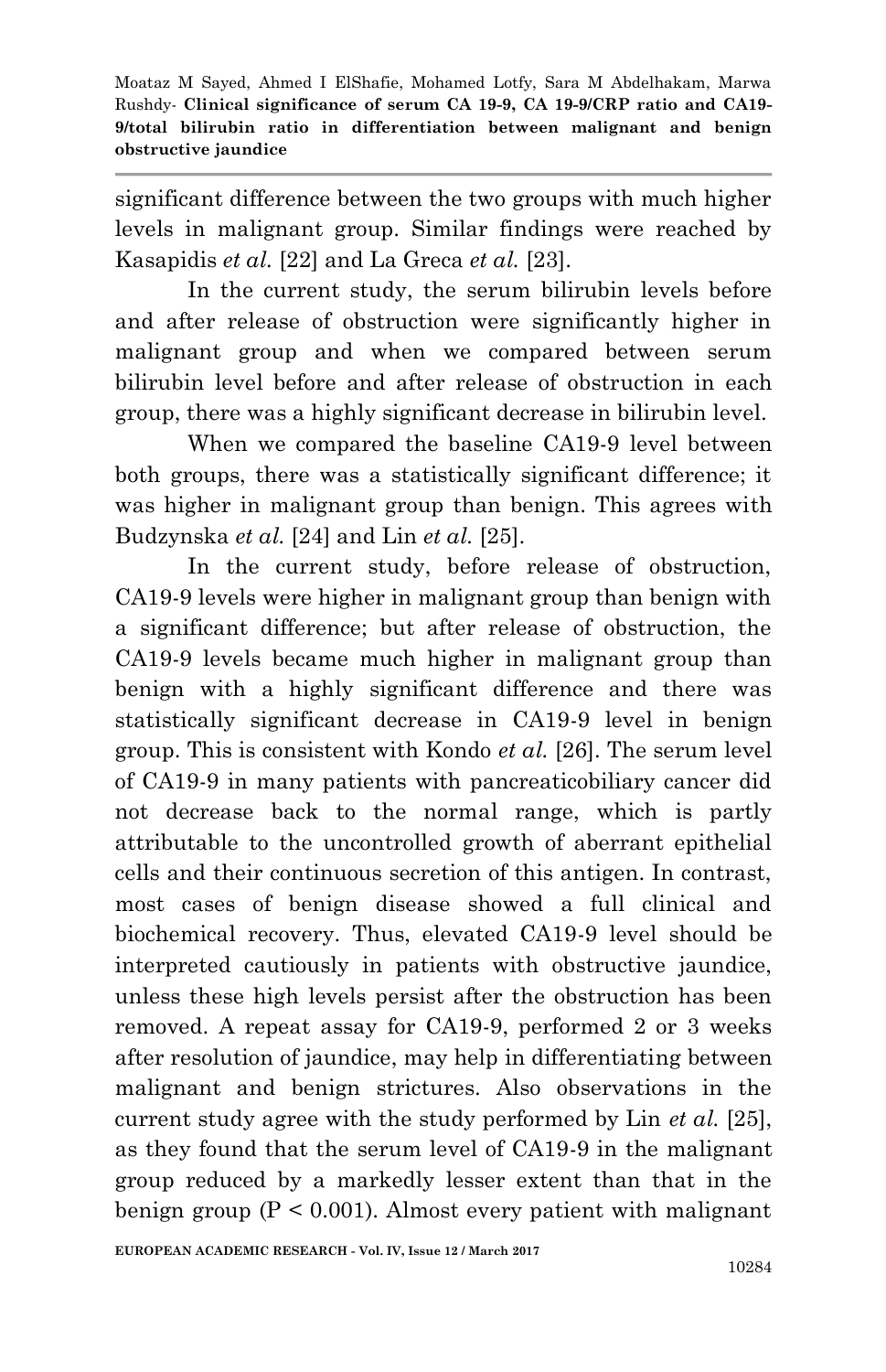disease still had a high level of CA19-9 after treatment, except for those who underwent surgery.

Additionally, the current study agrees with Marrelli *et al.* [10] who studied 128 patients with obstructive jaundice including 87 patients with pancreatico-biliary malignancies and 42 patients with benign diseases. CA 19-9 serum levels were elevated in 61% of benign causes and 86% of malignant causes, which resulted in a reduction in accuracy to 61%. Following biliary drainage, CA 19-9 serum levels decreased in nearly all benign cases (98%) but in only 50% of patients with malignant biliary obstruction.

In the current study, when we considered the cut-off value of CA19-9 at 37 U/ml, the sensitivity, specificity and positive predictive value (PPV) were 80%, 44%, and 59%, respectively, but when we increased the cut-off value of CA19-9 to 100 U/mL, the sensitivity decreased to 64% but specificity increased to 64% with a PPV of 64%. This is consistent with La Greca *et al.* [23], when they were considering the CA19-9 cut-off level of 32 U/mL, 42 of 51 patients (82.3%) in the malignant group and 28 of 51 (54.9%) in the benign group were positive for CA19-9 ( $P = 0.002$ ). The area under the curve or probability that a patient diagnosed with malignant jaundice has a major value of CA19-9 compared to a patient diagnosed with benign jaundice was 0.71, sensitivity specificity and PPV were 82.3%, 45% and 59.1% respectively. But increasing the cut-off level of CA19-9 to 100 U/mL, the difference between the two groups increased: 35.3% in benign jaundice and 68.6% in malignant jaundice  $(P = 0.0007)$ , sensitivity specificity and PPV were 68.6%, 64.7% and 60%, respectively. They also found that changing the cut-off level alters the sensitivity and specificity, but by pushing up the cut off level in spite of an increase of specificity, they have obtained a reduction in the sensitivity of the test.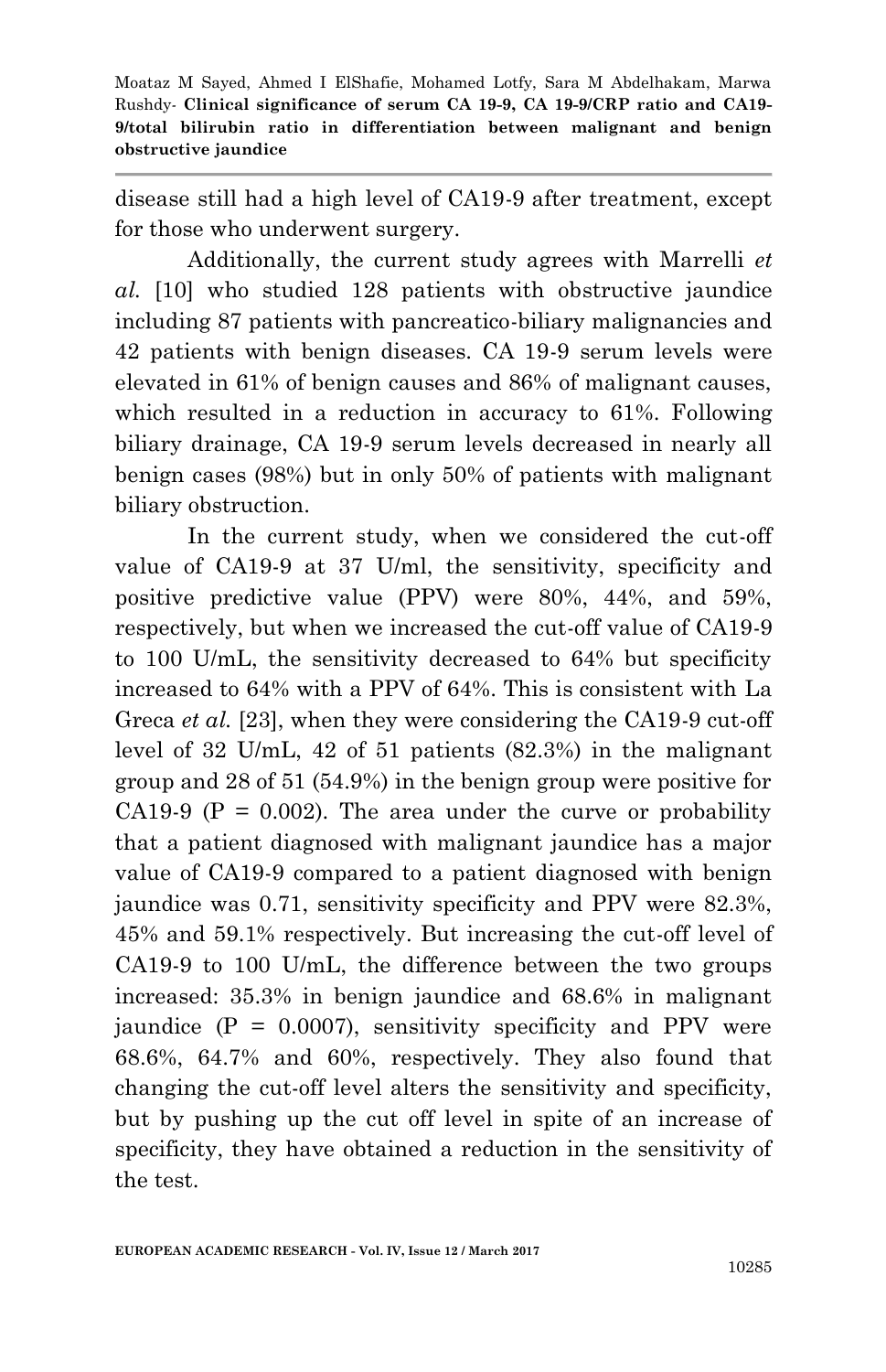Inflammation may have a role and an effect on CA19-9 clinical value. C-reactive protein (CRP), synthesized in hepatocytes, is one of the acute-phase proteins which are components of the innate immune responses that increase after infections, trauma, burns, tissue infarction, inflammatory process and tumors. In general, increased CRP levels in malignant disease could also be caused by an inflammatory response to tumor invasion [27].

Padillo *et al.* [28] analysed CRP in 24 patients with jaundice and found that CRP levels were significantly higher in patients with cancer, differently from the current study which showed the CRP serum levels were higher in benign than in malignant obstructive jaundice and higher in patients with CBD stones than in those with pancreatic cancer. However, our study is in agreement with La Greca *et al.* [23] who found that CRP serum levels are higher in benign than in malignant obstructive jaundice and higher in patients with CBD stones than those with pancreatic cancer.

In the current study, although the overall increase of the CA19-9 in benign jaundice was inferior compared to that observed in malignancies, there was an overlap of values between cancer and non-cancer causes. This results in a low accuracy of CA19-9 to diagnose pancreatic-biliary malignancies in patients with jaundice. This is different from what has been shown in other studies that CA19-9 is useful in the differentiation of pancreatobiliary disease and when using an optimized cut-off and combining with routine radiology [20]. Even when considering a cut-off level of 100 U/mL, the specificity is still 64% as a result of this diagnostic overlap. The American Society of Clinical Oncology does not currently advocate using of CA19-9 for screening, evaluation of respectability or disease follow-up [29].

For this reason, some authors suggested pushing up the cut-off level to 300 U/mL in presence of cholangitis and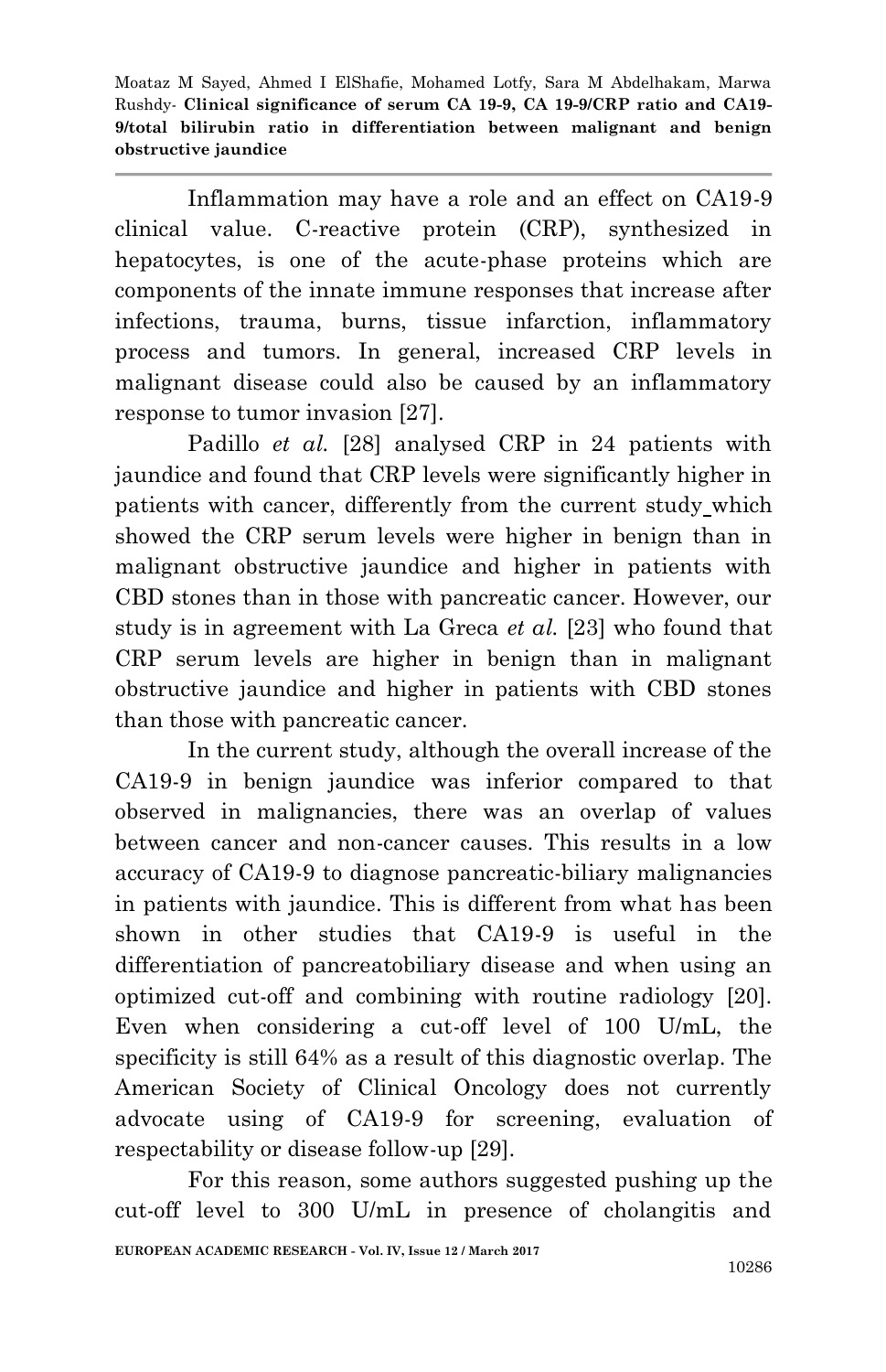cholestasis to increase CA19-9 specificity, but this was associated with a significant decrease of sensitivity [2].

Ong *et al.* [21] have shown that the association of elevated levels of CA19-9 with the diagnosis of cancer is significantly obscured in the face of obstructive jaundice, and because the bilirubin level correlates with CA19-9, they suggest that this value should be adjusted for hyperbilirubinemia and this agrees with the current study.

Hence, based on the knowledge that in benign jaundice high levels of CA19-9 are an expression of obstruction and inflammation and CRP levels are higher in this group of patients, the most appropriate adjusting factor could be the CRP and not the bilirubin level, so by adjusting this value with the CRP, it is possible to increase the reliability of the test. In the current study, by using the bilirubin as an adjusting factor, the specificity reaches 68%, and the sensitivity falls down to 68% as a tool to differentiate between benign and malignant obstructive jaundice. By using the CRP value as an adjusting factor, which better reflects the inflammatory status, we obtained 84% sensitivity, 88% specificity and 87.5% PPV as a tool to differentiate between benign and malignant obstructive jaundice. So, the level of CA19-9/CRP ratio has a better sensitivity and specificity than the level of CA19-9/bilirubin in predicting malignant etiology.

### **CONCLUSION**

CA19-9/CRP ratio at cut off value  $\leq$  34.3 has a better sensitivity and specificity to differentiate between the malignant and benign obstructive jaundice than CA19-9 alone and CA19- 9/total bilirubin ratio.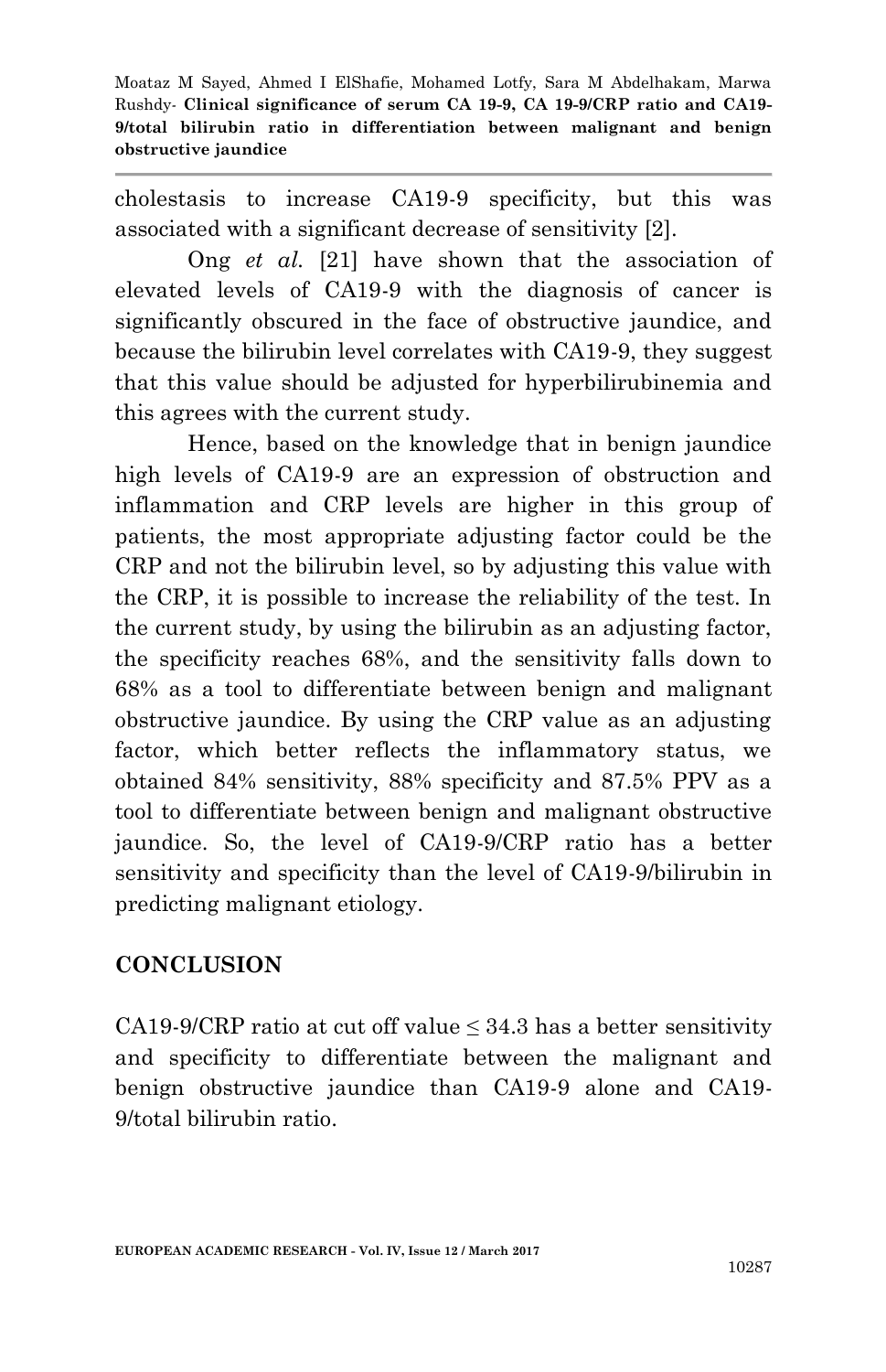#### **REFERENCES**

- 1. Tolliver BA and O'Brien BL. Elevated tumor-associated antigen CA19-9 in a patient with an enlarged pancreas: does it always imply malignancy? South Med J 1997; 90: 89–90.
- 2. Kim HJ, Kim MH, Myung SJ, Lim BC, Park ET, Yoo KS, et al. A new strategy for the application of CA19-9 in the differentiation of pancreaticobiliary cancer: analysis using a receiver operating characteristic curve. Am J Gastroenterol 1999; 94: 1941-1946.
- 3. Murohisa T, Sugaya H, Tetsuka I, Suzuki T, Harada T. A case of common bile duct stone with cholangitis presenting an extraordinary high serum CA19-9 value. Intern Med 1992; 31(4):516–520.
- 4. Halme L, Karkkainen P, Isoniemi H, et al. Carbohydrate 19-9 antigen as a marker of nonmalignant hepatocytic ductular transformation in patients with acute liver failure. A comparison with alpha-fetoprotein and carcinoembryonic antigen. Scand J Gastroenterol 1999; 34: 426–31.
- 5. Mann DV, Edwards R, Ho S, Lau WY, Glazer G. Elevated tumour marker CA19-9: clinical interpretation and influence of obstructive jaundice. Eur J Surg Oncol 2000; 26: 474-479.
- 6. Ohshio G, Manabe T, Watanabe Y, et al. Comparative studies of DU-PAN-2, carcinoembryonic antigen, and CA 19-9 in the serum and bile of patients with pancreatic and biliary tract diseases: evaluation of the influence of obstructive jaundice. Am J Gastroenterol 1990; 85: 1370–6.
- 7. Madonia S, Aragona E, Maisano S, et al. CA 19-9 to rule out pancreatic or biliary cancer among patients with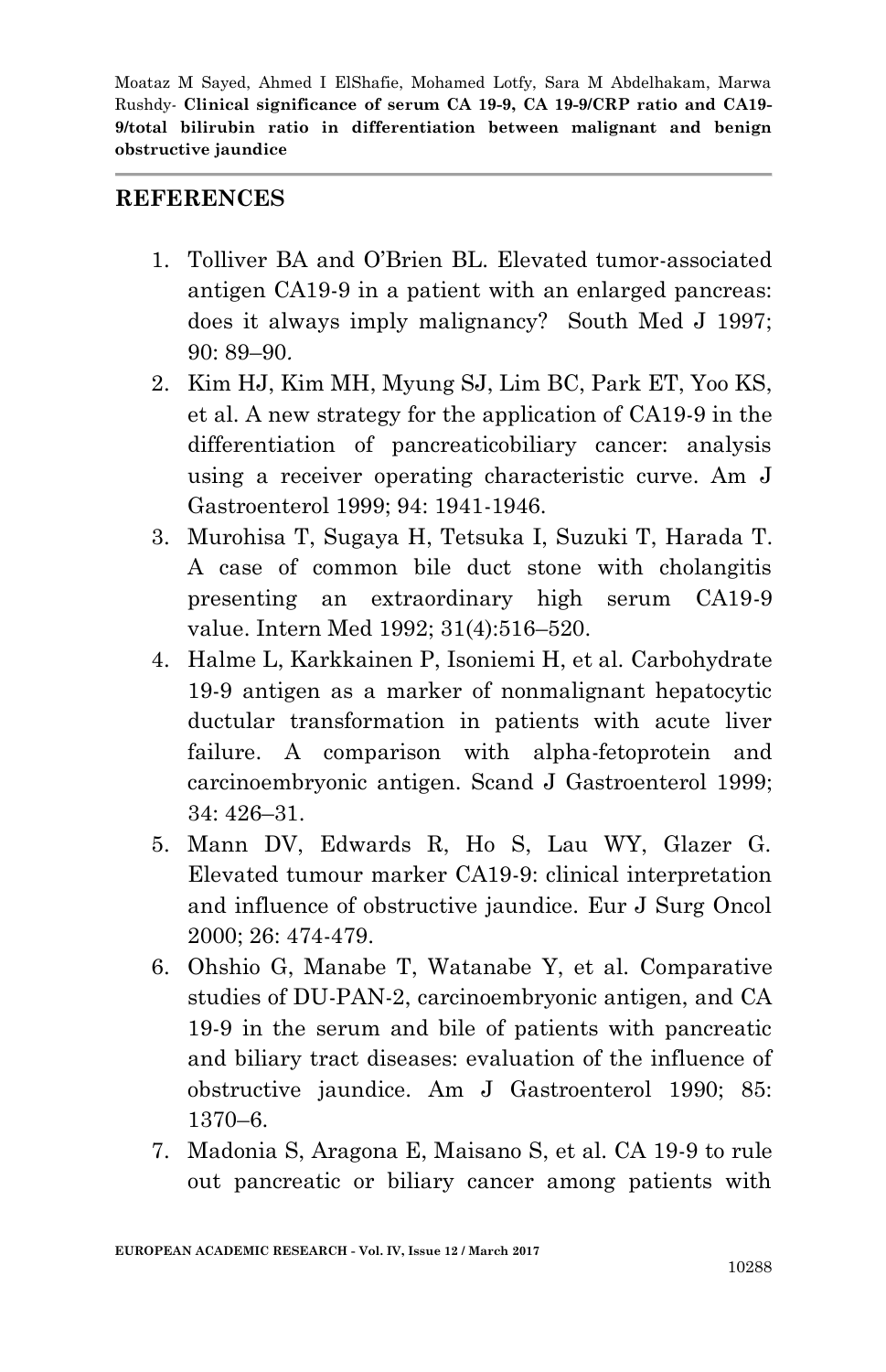> cholestasis: an unsuitable test? Dig Dis Sci 2007; 52: 1125–7.

- 8. John AR, Haghighi KS, Taniere P, Esmat ME, Tan YM, Bramhall SR. Is a raised CA 19-9 level diagnostic for a cholangiocarcinoma in patients with no history of sclerosing cholangitis? Dig Surg 2006; 23: 319-324.
- 9. Goonetilleke KS and Siriwardena AK. Systematic review of carbohydrate antigen (CA 19-9) as a biochemical marker in the diagnosis of pancreatic cancer. Eur J Surg Oncol 2007; 33: 266-270.
- 10. Marrelli D, Caruso S, Pedrazzani C, et al. CA19-9 serum levels in obstructive jaundice: clinical value in benign and malignant conditions. Am J Surg 2009; 198: 333- 339.
- 11. Kang CM, Kim JY, Choi GH, Kim KS, Choi JS, Lee WJ, Kim BR. The use of adjusted preoperative CA 19-9 to predict the recurrence of resectable pancreatic cancer. J Surg Res 2007; 140:31-35.
- 12. Ortiz-González J, Alvarez-Aguila NP, Medina-Castro JM. Adjusted carbohydrate antigen 19-9. Correlation with histological grade in pancreatic adenocarcinoma. Anticancer Res 2005; 25:3625-3627.
- 13. Black S, Kushner I, Samols D. C-reactive Protein. J Biol Chem 2004; 279: 48487.
- 14. Marnell L, Carolyn Mold, Terry W. C-reactive protein: Ligands, receptors and role in inflammation. Clinical Immunology 2005; 117 (Issue 2): 104-111.
- 15. Volanakis JE. Human C-reactive protein: expression, structure, and function. Mol Immunol 2001; 38:189.
- 16. Vanderschueren S, Deeren D, Knockaert DC, et al. Extremely elevated C-reactive protein. Eur J Intern Med 2006; 17:430.
- 17. Krüger S, Ewig S, Papassotiriou J, et al. Inflammatory parameters predict etiologic patterns but do not allow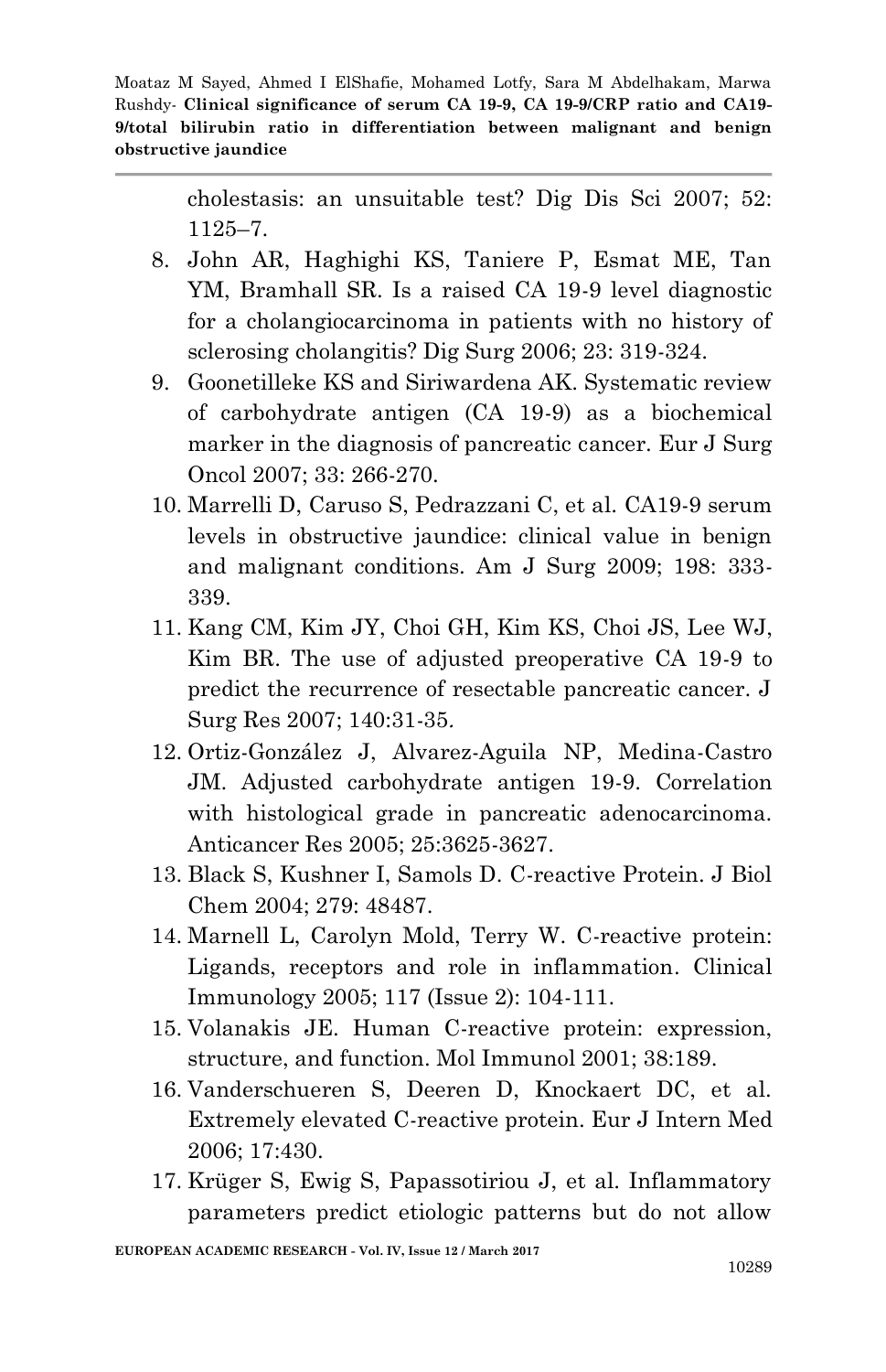> for individual prediction of etiology in patients with CAP: results from the German competence network CAPNETZ. Respir Res 2009; 10:65.

- 18. Kodama T, Satoh H, Ishikawa H, Ohtsuka M. Serum levels of CA19-9 in patients with nonmalignant respiratory diseases. J Clin Lab Anal 2007; 21: 103-106.
- 19. Howaizi M, Abboura M, Krespine C, Sbai-Idrissi MS, Marty O, Djabbari-Sobhani M. A new cause for CA19-9 elevation: heavy tea consumption. Gut 2003; 52: 913- 914.
- 20. Morris-Stiff G, Teli M, Jardine N, Puntis MC. CA19-9 antigen levels can distinguish between benign and malignant pancreaticobiliary disease. Hepatobiliary Pancreat Dis Int 2009; 620-626.
- 21. Ong SL, Sachdeva A, Garcea G, Gravante G, Metcalfe MS, Lloyd DM, Berry DP, Dennison AR. Elevation of carbohydrate antigen 19.9 in benign hepatobiliary conditions and its correlation with serum bilirubin concentration. Dig Dis Sci 2008; 53:3213-3217.
- 22. Kasapidis, L. Mironidis, A. Giannakopoulos, et al. Clinical discrimination between choledocholithiasis and biliopancreatic malignancy based on a new biochemical model. Annals of Gastroenterology 2008; 21(2): 119-126.
- 23. La Greca G, Maria Sofia, Rosario Lombardo, et al. Adjusting CA19-9 values to predict malignancy in obstructive jaundice: Influence of bilirubin and Creactive protein. World J Gastroenterol 2012; 21: 18 (31): 4150-4155.
- 24. Budzynska E. Nowakowska-Dulawa, Marek T et al. Differentiation of pancreatobiliary cancer from benign biliary strictures using neutrophil gelatinase-associated lipocalin. Journal of physiology and pharmacology 2013; 64 (1): 109-114.